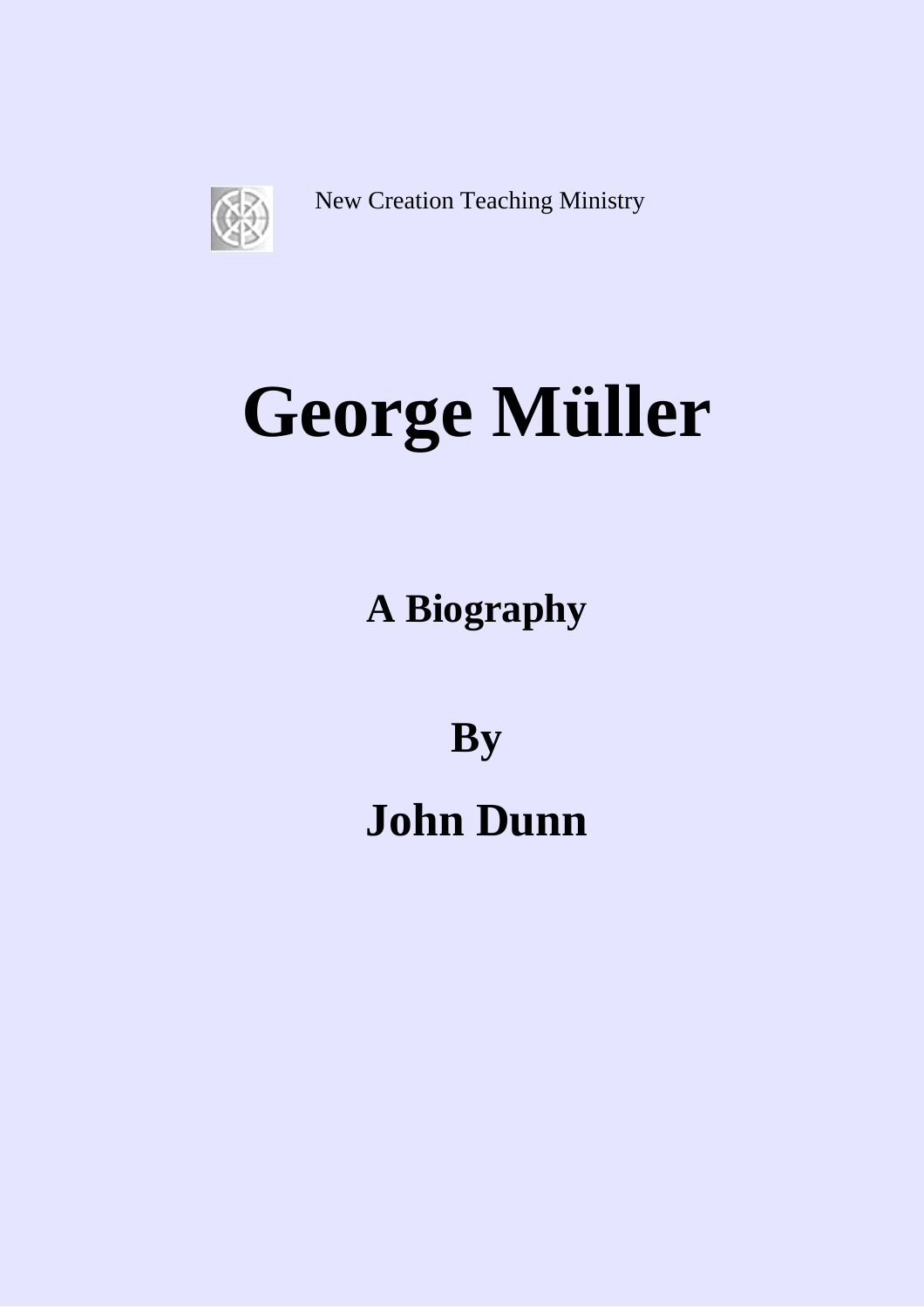George Müller was born at Kroppenstaedt in Prussia in September 18051. His father was an excise collector but there is very little detail of him or of George's mother. There is certainly no evidence of any 'religious' background in his youth. What we do know is that the lad received very little personal attention from his busy father even though he was clearly the favourite among his sons. Their father was over-generous in his gifts of money to the boys, mistakenly believing it would teach them how to manage their financial affairs when they grew up. Far from doing them good (as their father hoped), it only encouraged them to spend recklessly, and then lie when called to give an account.

George became a master of deception, learning to skilfully falsify his entries in the account book which was supposed to be a record of how he spent the monetary gifts from his trusting father. On those occasions when he was found out, he learned to invent masterful ruses as explanations for the discrepancies. He figured that it was no fault to steal, but only to have his theft found out!<sup>2</sup>

George became an habitual thief and an expert cheat. "Before I was ten years old, I had repeatedly stolen government money which was entrusted to my father and forced him to make up the losses".3 This led to a trap being set for the young thief. Needless to say he was caught red-handed, but—as George recorded later—it made no difference to his conduct. "Though I was punished on this and other occasions, yet I do not remember that anytime....... it made any other impression upon me than to make me think how I might do the thing the next time more cleverly".4

Incredibly, old Müller wanted George to become a clergyman and so, when he was only eleven, he was sent to a classical cathedral school at Halberstadt to be prepared for university and a life in the ministry. George's attention was hardly on his studies. "...reading novels and indulging in sinful practices were my favourite pastimes".<sup>5</sup> It was while he was in one of his drunken stupors at age fourteen that his mother died. News of her passing seemed to have little affect on his indulgence and bad habits. At Easter 1820 this careless and spiritually indifferent youngster was confirmed according to the traditions of the Lutheran church of his day. Although the solemnity of the occasion left a mild impression on him in which he 'resolved to live a better life; but there was no real sense of sin or of repentance towards God'.<sup>6</sup> "All soon came to nothing, and I grew still worse".7 His moral degeneracy continued with a constant round of broken promises to his father, of stealing, lies and alcoholism.

In 1821 his father moved to Schoenebeck and George decided to attempt a moral renovation when his father transferred him to Magdeburg cathedral school. But 'God was not at all in his thoughts'8 and so nothing came about by way of moral change. In an extraordinary act of misplaced trust, his father allowed George to collect—on his behalf—money owed to him by his many debtors. The temptation was too great and George resorted to fraud—spending large sums on himself whilst concealing the fact from his father. We do not know if his father even found out, but it was not long before George was arrested for another, unrelated crime. He had absconded from an expensive hotel where he had been staying without paying his bills. At sixteen he was now in jail as a thief, swindler and drunkard. Learning of his son's imprisonment, old Müller 'obtained his release by paying the inn debt and his maintenance at the jail, also furnishing enough money for the lad to return home'.9

<sup>1</sup> Dr A. T. Pierson. *George Muller of Bristol*. Pickering & Inglis. p18  $<sup>2</sup>$  ibid., p18</sup>

<sup>3</sup> *The Autobiography of George Muller.* Whitaker House. 1984. p10

<sup>4</sup> Basil Miller. *George Muller—Man of Faith and Miracles*. Bethany House. p6

<sup>5</sup> *The Autobiography of George Muller.* Whitaker House. 1984. p10

<sup>6</sup> Dr A. T. Pierson. *George Muller of Bristol*. Pickering & Inglis. p20

<sup>7</sup> Basil Miller. *George Muller—Man of Faith and Miracles*. Bethany House. p8

<sup>8</sup> Dr A. T. Pierson. *George Muller of Bristol*. Pickering & Inglis, p21

<sup>9</sup> Basil Miller. *George Muller—Man of Faith and Miracles*. Bethany House. p9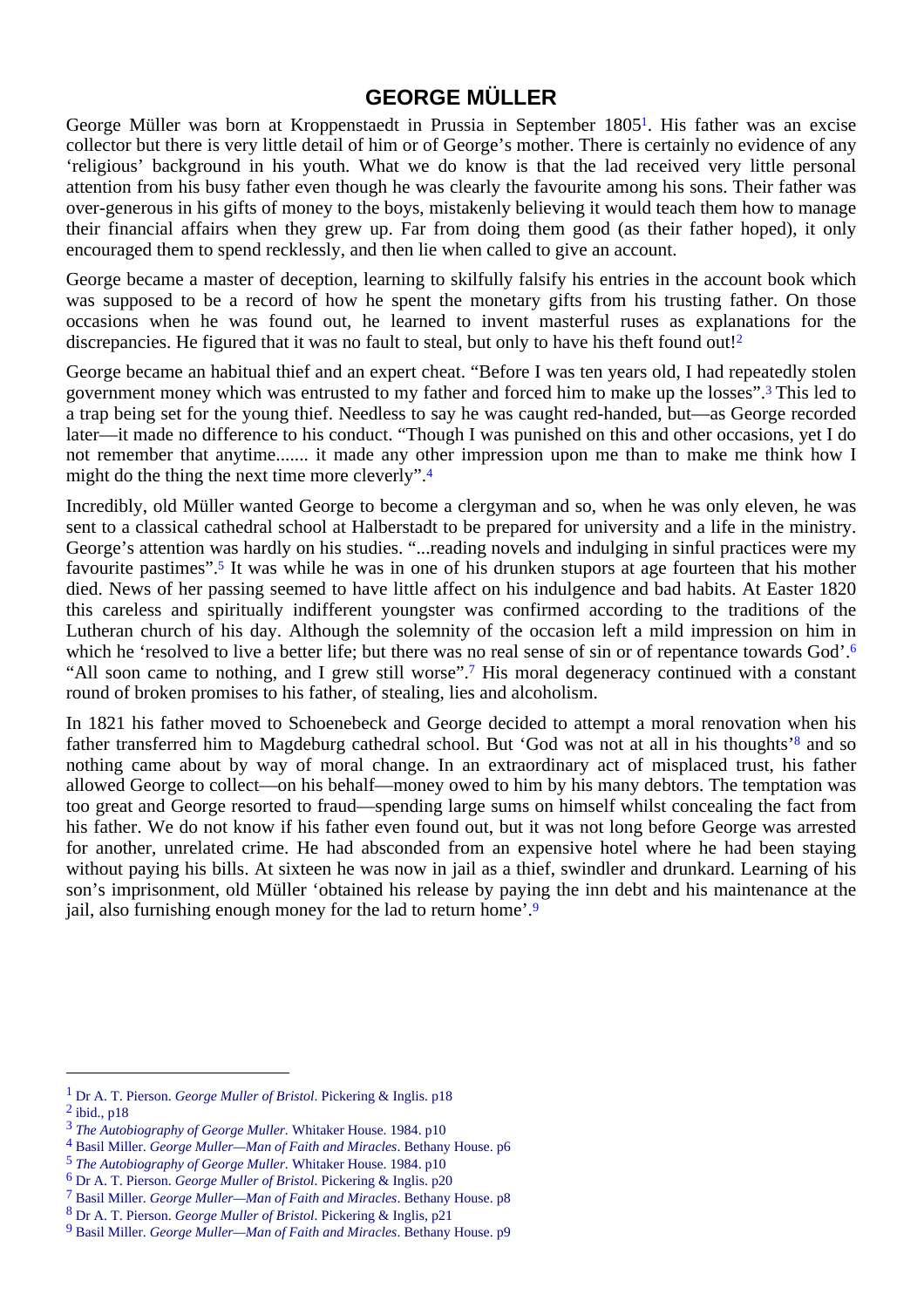George made a concerted effort to amend his ways and to study more diligently. But the reform was only outward and it was not long before he was forging 'a whole chain of lies'1 to once again deceive his father. Not surprisingly he was banned from living at home and so he announced to his father that he would pursue his studies at Halle university. In reality he headed for Nordhausen where he joined the gymnasium, living with its director.

During his two and half years at the gymnasium he worked harder than ever before, often rising at 4 am and working right through the day until 10 at night. He studied 'the Latin classics, French history, German literature, as well as a little Hebrew, Greek and mathematics'.2 However, by his own confession years later, in spite of this formal reformation 'there lay secret sin and utter alienation from God'.3 He had no concern for God's Word and had no hesitation in maligning or mocking His law. Although he was studying for the Christian ministry, in his three hundred reference books there was no Bible. The fact is, he was both ignorant of and indifferent to the Scriptures.

By the age of twenty, George Müller was truly a professional liar. 'Professional', because he spent time studying the part of an actor, precisely so that he could master the art of deception. On one occasion he played the part so well when pretending to be the victim of a violent robbery, that friends passed around the hat on his behalf to make up for his supposed loses.4

Having been accepted as a candidate for holy orders, George now had permission to preach in the Lutheran church. Of the twelve hundred students in the university, nine hundred, like him, were studying Divinity. But of these, it was thought, probably less than hundred 'feared the Lord'<sup>5</sup>. George himself knew nothing of the God of salvation and was ignorant of the most basic elements of the Christian gospel of grace. He seldom attended a worship service and had never heard a genuine gospel sermon. He hadn't the slightest idea what it meant to believe on the Lord Jesus Christ, nor did he have any comprehension that a Christian is someone who lives by God's help according to His word. As far as he was concerned, moral reformation was nothing more than a matter of expediency. He resolved to change his life-style for two reasons: "Unless I reformed, no parish would choose me as their pastor; and secondly, without a considerable knowledge of theology, I would never earn a good living".6 The trouble was, his own attempts at such reformation made no difference in the long run. Each time he tried to change his ways, he soon found himself indulging in his old vices. "Deep in my heart, I longed to renounce this wretched life, I did not enjoy it, and I had sense enough to see that one day it would ruin me completely. Still, I felt no sorrow about offending God".7 As with many of his fellow Divinity students, the formal, outward profession of piety was but a cloak for ongoing immorality and infidelity.

# **THE TURNING POINT**

George had a friend named Beta who, one Saturday night in November 1825, invited him to a Christian meeting in a believer's house. For some strange reason he immediately felt impelled to go along. It proved to be the turning point in Müller's life. The little group led—by a Mr Wagner—sang, prayed, read the Scriptures and listened to the reading of a printed sermon. Müller felt awkward and uncertain of himself but he never forgot Wagner's welcoming remark to him: "Come as often as you please; house and heart are open to you"8. It was the first time Müller had seen people *kneeling* in prayer—the Prussian habit being to stand for public prayer. This first impression of seeing people kneel to pray stayed with him for the rest of his life. As he listened to this brother pray, Müller thought to himself: "I could not pray as well, although I have more education than this man".9

<sup>1</sup> Dr A. T. Pierson. *George Muller of Bristol*. Pickering & Inglis., p22

<sup>2</sup> Basil Miller. George Muller—Man of Faith and Miracles. Bethany House. p9

<sup>3</sup> Dr A. T. Pierson. *George Muller of Bristol*. Pickering & Inglis. p23

<sup>4</sup> ibid., p24

<sup>5</sup> ibid., p26

<sup>6</sup> *The Autobiography of George Muller.* Whitaker House. 1984. p13

<sup>7</sup> ibid., p13

<sup>8</sup> Basil Miller. George Muller—Man of Faith and Miracles. Bethany House. p15

<sup>9</sup> *The Autobiography of George Muller.* Whitaker House. 1984. p16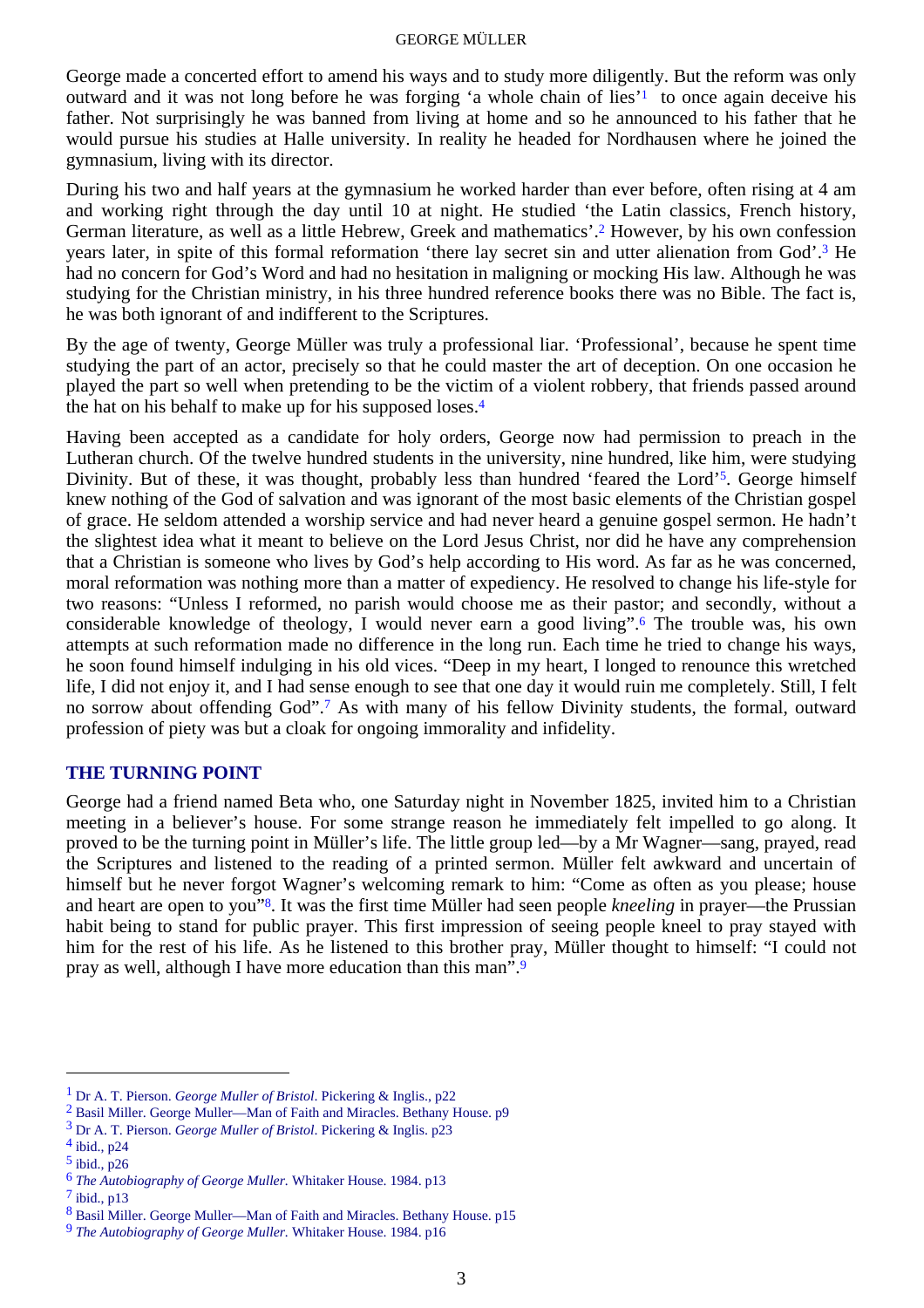As he sat in the meeting, great joy and peace came over Müller, although there was no conviction of sin, no thought of guilt, no recognition of condemnation, no deep knowledge of God and no clear understanding of divine realities. Nevertheless, something happened to George Müller during the course of that simple gathering. He later wrote: "I have no doubt that on that evening, He began a work of grace in me".1 Before the next Saturday arrived, George had made his way several times to Wagner's door to sit with the brethren to study the Scriptures.

Though there was no dramatic change in his life, there was, nevertheless, a new distaste for his former companions. He quit frequenting the tavern. Lying now seemed distasteful and his bad language suddenly stopped. At the time he had been working on the manuscript of a crude French novel which he was almost ready to head off to Paris to sell. In his 'first courageous act of self-denial in surrender to the voice of the Spirit' he burned it.2

'Open sins now became less frequent and secret sins less ensnaring'.3 He began to regularly read the Scriptures, pray often, seek out Christian fellowship and to attend worship. Not surprisingly he was ridiculed and reproached by his former friends.

One day he discovered John 3:16, "For God so loved the world that he gave his only begotten son that whoever believeth in him should not perish, but have everlasting life'. For the first time he glimpsed the way of salvation. For the first time he began to understand the love of God in Christ. For the first time faith—not feeling—was taking hold of him. 'What all his father's injunctions, chastisements, entreaties, with all the urgent dictates of his own conscience, motives of expediency, and repeated resolves of amendment, utterly failed to effect, the love of God both impelled and enabled him to do—renounce a life of sinful self-indulgence.<sup>'4</sup>

1826 was indeed a new year for the now born-again 21-year old. His reading of missionary journals kindled a flame in his heart and a yearning filled his heart to be a herald of the Gospel to the nations. This conviction deepened as he prayed and waited on the Lord. Slowly his knowledge of the world and its spiritual need grew and a recognition of the desperate plight of the heathen without Christ flamed his growing missionary spirit.

It was in the midst of this growing zeal and passion for mission that George fell in love with a young Christian girl in the fellowship he was attending. She swept him off his feet—so to speak—and he began to grow cold in his concern for the things of God. George had another Christian friend at that time, Hermann Ball. Although wealthy and cultured, Ball put aside promising prospects of position and prestige to move to Poland as a missionary to the Jews. "His example made a deep impression upon me. For the first time in my life, I was able to give myself up to the Lord fully and without reservation".<sup>5</sup> He began to see how far and how quickly he had drifted from the Lord during his infatuation with this young lady. His life had become joyless and prayerless. He determined to break off the relationship, renounce his love for her and retrieve the lost ground in his spiritual life. Peace and joy flooded back into his heart and he now set out with renewed zeal to be about the Lord's business.

### **PASSION FOR MISSION**

George was now at Halle university and sitting under the godly ministry of the famous Dr Tholuck.<sup>6</sup> His influence on young Müller was significant. George's circle of fellow believers enlarged greatly as did his missionary spirit. So convinced was he of his calling that he asked his father's permission to join one of the German missionary institutions. His father was not only disappointed but furious with his son's strange turn of mind. It had long been his hope that George would provide him with care in his old age as part of the lucrative 'living' his son would get as a German clergyman. In a fit of rage he threatened to disown George. This was deeply distressing to

 $<sup>1</sup>$  ibid., p16</sup>

<sup>2</sup> Dr A. T. Pierson. *George Muller of Bristol*. Pickering & Inglis., p34

<sup>3</sup> ibid., p34

<sup>4</sup> ibid., p36

<sup>5</sup> *The Autobiography of George Muller.* Whitaker House. 1984. p17

<sup>6</sup> Dr A. T. Pierson. *George Muller of Bristol*. Pickering & Inglis. p38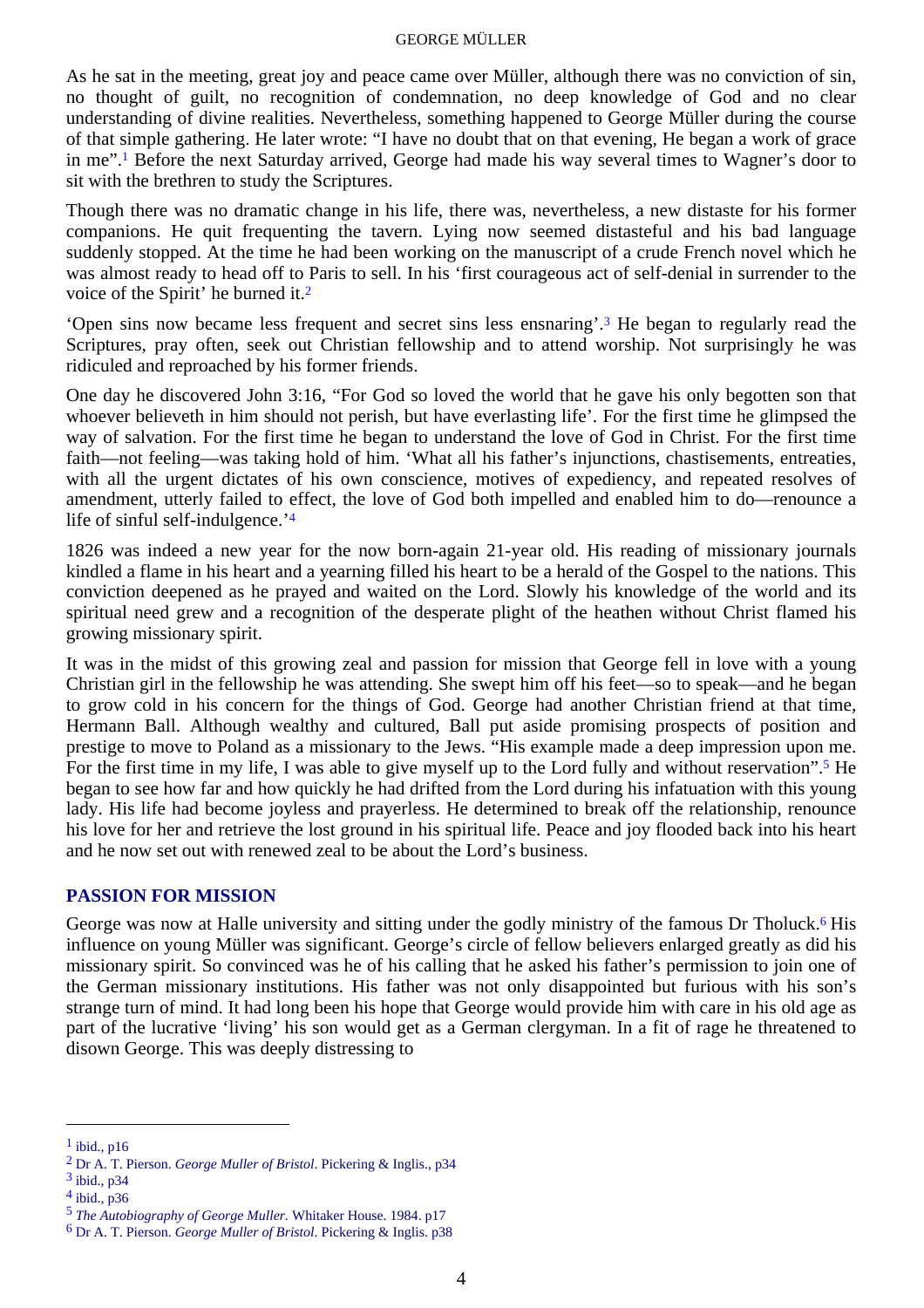young Müller who then determined to take no more money from his father nor in any way to be dependent upon him in the future. He resolved from that day onwards to trust the Lord entirely for his financial needs. Shortly after, he was hired as a German tutor by the American theologian Charles Hodge1 —the pay being far in excess of any he had ever received from his father or any other employer. "Thus did the Lord richly make up to me the little which I had relinquished for His sake".2

But Müller was becoming impatient and wanted to get going immediately with some missionary work for the Lord. Impulsively he applied to the Berlin Missionary Society but was refused because he lacked his father's consent.3 Other applications and offers for missionary work were met with similarly closed doors. In the months ahead he began to learn that God's guidance would come through believing prayer in relation to a deeper understanding of His Word. Müller should have seen that any continuing roadblocks as to what he should do or where he should go were good grounds for waiting. But he was immature and lacked an understanding of many of the great fundamental truths of the Gospel. He had a lot to learn. At this stage he was so set on being a missionary in the East Indies<sup>4</sup> that he was not ready to see and accept the unique life-work that God had purposed for him elsewhere.

It was at this time that Müller began to see the need to spend more time in prayer, bringing to the Lord all matters that were on his mind. From the outset God gave him 'a very simple, childlike disposition toward Himself'.5 In time he was to become a supreme example to believers of what it means to be an intercessor.

### **HIS FIRST SERMONS**

In 1826 he preached his first sermon. As a Lutheran theological student he was free to preach at any time, but had not done so because he was acutely aware of his own ignorance. On this first occasion he took someone else's sermon, committed it to memory and reproduced it at the morning service. Unfortunately for him he was asked to preach again in the afternoon to the same congregation! Since he had no second sermon committed to memory he was forced to depend on the Lord as he attempted to expound Matthew 5. To his surprise, he was greatly assisted. "Immediately as I began to teach.... I felt the anointing of the Holy Spirit".6 'Not only were his lips opened, but the Scriptures were opened too, his own soul expanded, and a peace and power, wholly unknown to his tame, mechanical repetitions of the morning, accompanied the simpler expositions of the afternoon, with this added advantage, that he talked on a level with the people and not over their heads, his colloquial, earnest speech riveting their attention'.7

Müller returned home determining: "This is the way I would always like to preach".<sup>8</sup> But would it work with educated, university trained congregations? "Because I did not yet understand the work of the Spirit, I did not realise the powerlessness of human eloquence".9 Doubts put aside, he resolved to trust the Lord to give him the words to say and to always speak with simplicity directly to the hearts and minds of his congregations. One biography notes that from this point onwards Müller was 'to rank throughout his life among the simplest and most scriptural of preachers'.10

# **THE HALLE ORPHANAGE**

It was during his time of study at Halle university that Müller lodged for a short time at the famous orphanage houses built by A.H. Franke. This godly man had founded the work in Halle more than 100 years earlier, but it was still remembered that he had done so in entire dependence upon God.

 $<sup>1</sup>$  ibid., p39</sup>

<sup>2</sup> Basil Miller. *George Muller—Man of Faith and Miracles*. Bethany House. p17

<sup>3</sup> Dr A. T. Pierson. *George Muller of Bristol*. Pickering & Inglis. p40

<sup>4</sup> ibid., p42

<sup>5</sup> ibid., p43

<sup>6</sup> *The Autobiography of George Muller.* Whitaker House. 1984. p19

<sup>7</sup> Dr A. T. Pierson. *George Muller of Bristol*. Pickering & Inglis. p45

<sup>8</sup> *The Autobiography of George Muller.* Whitaker House. 1984. p20

<sup>9</sup> ibid., p20

<sup>10</sup> Dr A. T. Pierson. *George Muller of Bristol*. Pickering & Inglis. p45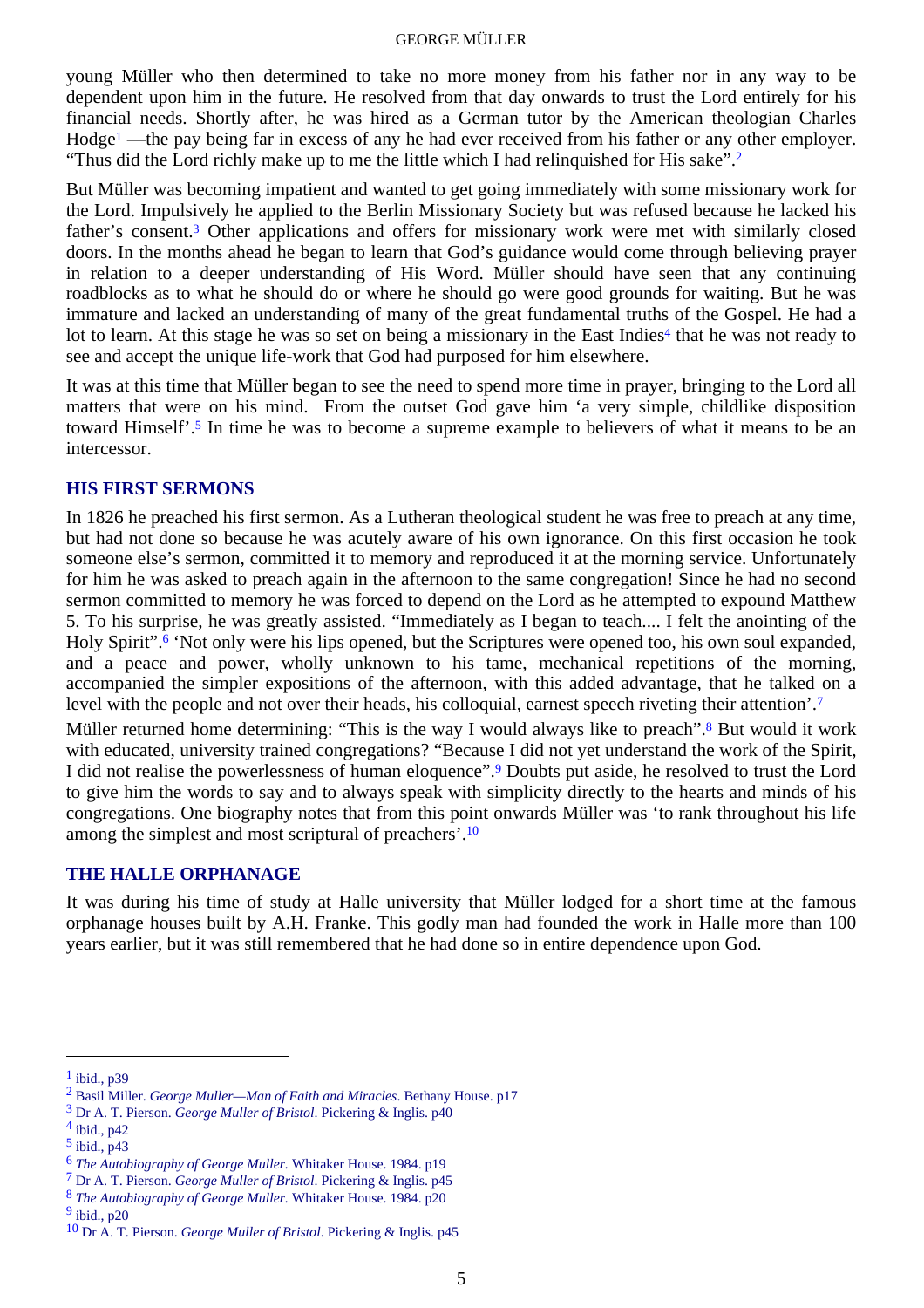This principle was not lost on Müller as he looked around and saw the fruit of this man's labours. The buildings, the facilities, the orphan work—all were testimony of the fact that the Living God hears and answers prayer. In later years, Müller was to acknowledge that much of his own faith-work was indebted to the example set by Franke in the orphanages at Halle.

### **MOVE TO LONDON**

Müller's growing passion for missionary service was heightened in 1827 when he heard that the Continental Society of Britain was looking for a minister for their work in Bucharest. With his father's consent he offered himself, but due to the war between the Turks and the Russians, the door closed firmly in his face and he never went. Instead he turned his attention to work among the Jews. His friend Hermann Ball had returned from Poland an ill man and Müller immediately thought he could take his place to continue the work there among the Jews. But that was not to be either. He then received a surprise invitation from the London Missionary Society asking him to come over and be a probationary student for six months in their mission to the Jews. He jumped at the opportunity, but was faced with a formidable obstacle. As a Prussian he was bound to serve three years in the army as soon as his university studies were complete. He could not even obtain a passport for England without this obligation having being fulfilled. His appeal for exemption was refused. Meantime he fell ill. Once recovered he presented himself for the physical examination by the army doctors. "The doctors examined me and declared that I was unfit for military service. The chief general himself signed the papers, and I got a complete dismissal for life from all military duty".1

Released from his obligations in Prussia, he arrived in London in March 1829 and commenced his term with the LMS. He worked hard, often studying for 12 hours a day. It was during this time that—fearful of becoming dull and spiritually dead—'he committed to memory much of the Hebrew Old Testament'.<sup>2</sup> Unfortunately he made little progress in his study of English—a fact which he later regretted greatly.

One day, a fellow student told Müller of an Exeter man—Mr Groves—who had resigned his well-paid job as a dentist and, with wife and family, was going to Persia as a missionary. What captured Müller's attention was the fact that Groves was heading off simply trusting the Lord for all his temporal needs. For some reason his act of entire reliance on the Lord left a deep impression on Müller. He could not dismiss it from his mind. This example proved to be another important milestone as the Lord preparing him for his own life's work.

# **JUSTIFICATION**

In May 1829 when he was 24, Müller became ill again. "In my estimation I was beyond recovery".<sup>3</sup> In deep anguish he thought over his short life. He was deeply troubled by his guilt before God and began to realise that he really did not know where he stood. Conviction of sin at the time of his conversion had been a shallow experience and now his guilt was coming to the surface with devastating force. For the first time he really turned to the cross. He began to see that only there could he know release from his sin and failure. He saw that it was at the cross that his sin had been atoned for. It alone was the mercy seat where God's forgiveness meets the penitent sinner. "I realised that I was washed and made completely clean in the blood of Jesus".4 As this light of faith dawned in a new way, he was flooded with joy and thankfulness. It was the joy of a justified sinner who has understood for the first time his 'no condemnation standing' before a just and holy God. He was so free in his spirit that, far from fearing his death-bed, he now welcomed the prospect of going to be with Christ!

Another important change took place while he was in hospital. He began to pray about every detail of his life, the doctors, the medicine, the day-to-day events that were occurring around him. He committed everything to the Lord in prayer no matter how trivial or seemingly unimportant. "Lord,

<sup>1</sup> *The Autobiography of George Muller.* Whitaker House. 1984. p25

<sup>2</sup> Dr A. T. Pierson. *George Muller of Bristol*. Pickering & Inglis. p54

<sup>3</sup> *The Autobiography of George Muller.* Whitaker House. 1984. p25

 $4$  ibid., p25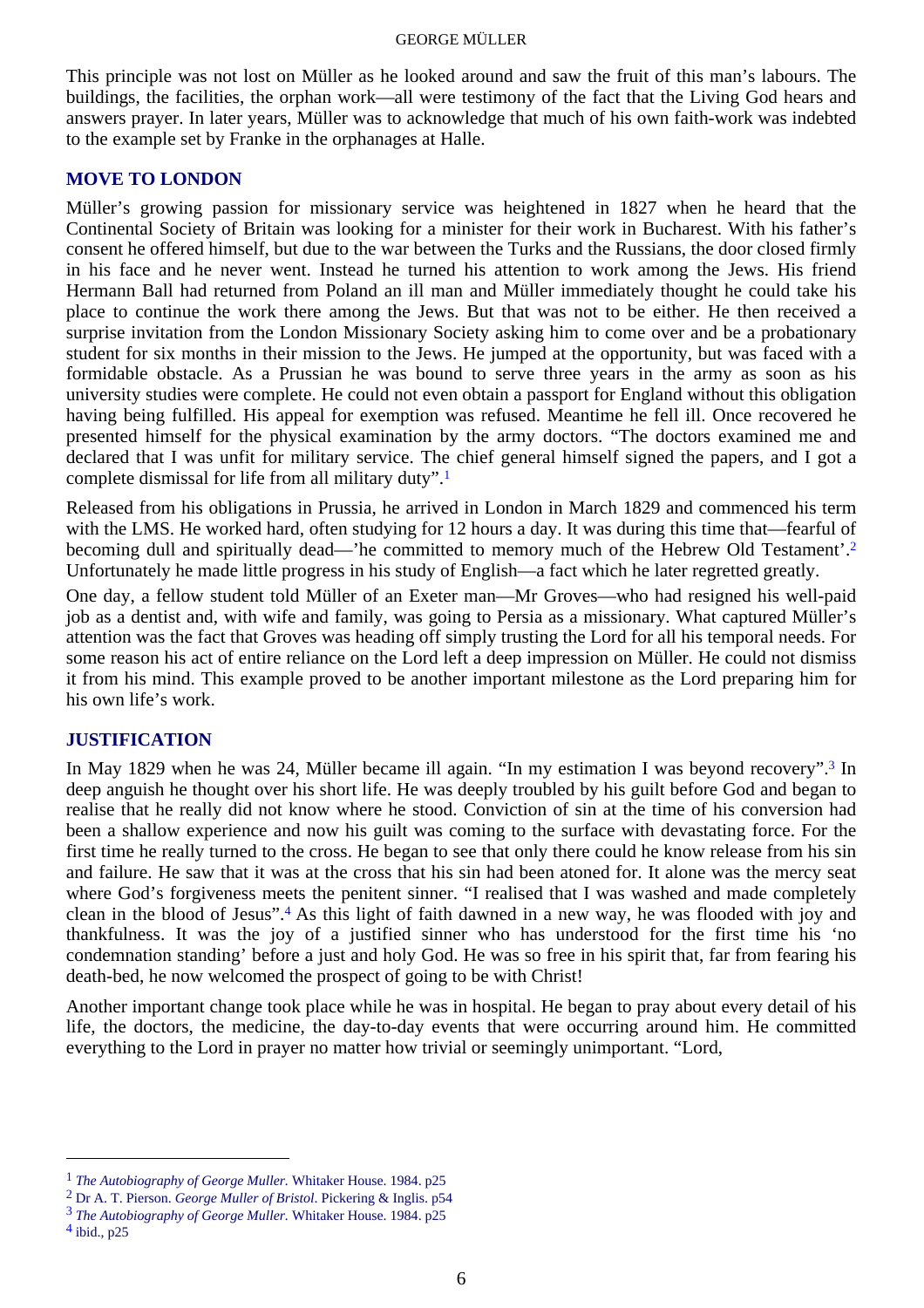you know that this medicine is no more than a little water. Now please, Lord, let it produce the effect which is for my good and for Your glory".<sup>1</sup>

Müller recuperated in Teignmouth where he began to study the Scriptures as never before. He put aside all commentaries and just read the Word of God day after day. It is hard to estimate the importance of this change in his perspective. Many new insights came to Müller during these important weeks. "God showed me that His Word alone is our standard of judgment in spiritual things. The Word can be explained only by the Holy Spirit who is the teacher of His people..... Now I learned that the Father chose us before the foundation of the world. He originated the wonderful plan of our redemption, and He also arranged the way it was to be brought about. The Son fulfilled the law and bore the punishment due to our sins, satisfying the justice of God. Finally, the Holy Spirit alone can teach us about our sinful state, show us the need of a Saviour, enable us to believe in Christ, explain the Scriptures to us, and help us preach the Word".2

George returned to London noting that he was "much better in body, and as to my soul, the change was so great that it was like a second conversion".3 No sooner was he back in the city than he started a prayer and Bible study with his fellow students from six until eight each morning. In addition, he often spent hours in personal prayer and praise, sometimes not going to bed until 2 am.<sup>4</sup> It was then that he felt a growing reluctance to accept the strictures of the LMS in the way they called men to the mission-field. Their methods did not seem to him to be Scriptural. He saw that it was God who called Paul and Barnabas by giving them a passion for the work and a clear leading as to His purposes for them. The church at Antioch did not originate their call but only confirmed it. Accordingly, Müller decided to begin immediately the pursuit of his own sense of obligation to the Jews. He started work among them right on his doorstep in London, distributing tracts to any who would take them. He read and taught the Scriptures to some fifty Jewish lads who came week by week to the small classes which he initiated. As for the LMS, he put it to them that he would work for them only if they agreed to allow him to serve without a salary, and to go only when and where he believed the Lord might direct. His terms were unacceptable and so "in complete kindness and love"<sup>5</sup> his ties with the Society were terminated.

# **PASTORATE**

In 1830 Müller was invited to take the place of a minister at Ebenezer Chapel in Teignmouth. He reluctantly did so and began his pastoral work there in the small congregation of about eighteen. His greatest embarrassment was his poor command of English, and no doubt there were some who resented his appointment on that score alone. There were others who just didn't like his blunt, down-to-earth sermons! "I decided to stay until I was formally rejected..... Some people left and never returned. Others came to the chapel who had not been in the habit of attending before I came...... Most importantly, God set His seal of approval on the work by converting sinners".<sup>6</sup> It was during this period that he met the Scottish Hebraist Henry Craik, a man with whom he was to develop a deep friendship and with whom his life's work would be shared.

It is instructive to hear what Müller wrote at the time about his approach to preaching in Teignmouth. "Rather than presuming to know what is best for the hearers, I ask the Lord to graciously teach me the subject I should speak about, or the portion of His Word I should explain..... Frequently, however, I have no subject in my mind before I pray. In this case, I wait on my knees for an answer, trying to listen for the voice of the Spirit to direct me.....The Lord always helps me when I preach, provided I have earnestly sought Him in private. A preacher cannot know the hearts of the individuals in the congregation or what they need to hear. But the Lord knows; and if the preacher renounces his own wisdom, he will be assisted by the Lord. But if he is determined to choose a subject in his own wisdom, he should not be surprised when he sees little fruit resulting from his labours....My chief help is prayer.....no one should expect to see much good resulting from his labours if he does not spend time in prayer and meditation..... I then leave myself entirely

 $<sup>1</sup>$  ibid., p26</sup>

 $2$  ibid.,  $p26$ 

<sup>3</sup> Basil Miller. *George Muller—Man of Faith and Miracles*. Bethany House. p23

<sup>4</sup> Dr A. T. Pierson. *George Muller of Bristol*. Pickering & Inglis. p58

<sup>5</sup> *The Autobiography of George Muller.* Whitaker House. 1984. p28

 $6$  ibid., p30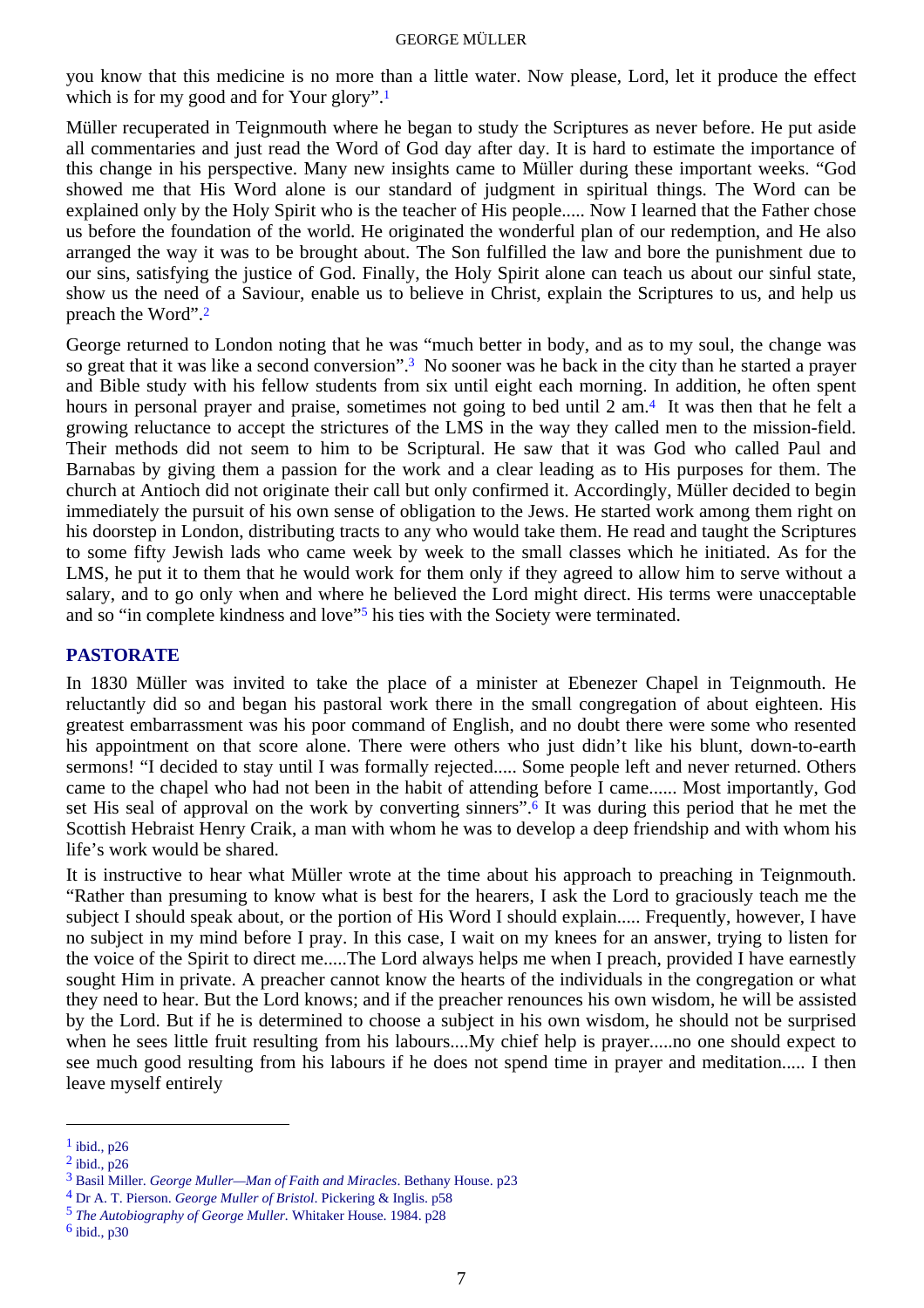in the hands of the Lord, asking Him to bring to mind what I have learned in the prayer closet. He faithfully does this and often teaches me more while I am preaching.....The *preparation* for the public ministry of the Word is even more excellent than preaching in church. To live in constant communion with the Lord, and to be habitually and frequently in meditation over the truth is its own reward".<sup>1</sup>

## **MARRIAGE**

In October 1830 Müller married Mary Groves the sister of the dentist who had given up his job to go to Persia the year before. Mary was a godly young woman who had no hesitation in accepting George's principles of living, knowing full well that this would most likely mean a life of hardship and difficulty. But she also relished the step of faith that her union with George would entail. From the outset their life together was one of common self-denial but there is no hint of their decision to live in voluntary poverty ever being regretted.

A year later, Mary gave birth to a still-born child. She too almost died. The experience left a deep impression on George. Not because of her near death, but because he realised that he had not rejoiced at the prospect of being a parent, but had rather, secretly resented the fact that he would have another mouth to feed and funds would have to be diverted from the Lord's work! He castigated himself for such selfishness and for having such a low view of the sacredness of marriage and the God-given responsibilities of parenthood.2 He never made that mistake again.

## **MONEY PRINCIPLES**

1830 was also an important year for Müller in that he defined in his heart many principles of living which came to be foundational for the remainder of his days. He decided never to receive a salary as a minister of God but to trust the Lord implicitly for all his financial needs. He believed that being on a salary placed a wrong burden on others and led some—especially the poor—into a bondage in their obligation to support him. "A brother may gladly give something towards my support if the choice is up to him. But when he has other expenses, I do not know whether he pays his money grudgingly or cheerfully, and God loves a cheerful giver.... Fear of offending those who pay his salary has kept many ministers from preaching the uncompromising Word of God".3 Müller therefore determined that any monies provided for him should be entirely voluntary. Moreover, since he did not want people to be handing him money publicly he instituted a gift box at the rear of the church. Giving would thus be in the sight of God alone. There would be no risk of 'sinful pride or false humility'.4

Further, Müller determined not to *ask* anyone for money. In no way would he even hint at his needs to others. His requests for financial and material needs would be directed to the Lord alone. He noted in his journal that "to come to this conclusion before God required more grace than to give up my salary".5

An example will illustrate Müller's principle of not asking anyone for money. He records an occasion when he and his wife had only a few shillings in hand. "I had asked the brethren to please let me have the money in the [gift] box every week. But either they forgot to take it out weekly or were ashamed to bring such small sums. It was generally taken out every three to five weeks. I explained that I desired to look neither to man nor the box but to God. Therefore, I decided not to remind them of my request to have the money weekly, lest it hinder the testimony I wished to give of trusting in God alone. On January 28, we had little money again although I had seen a brother open the box and take out the money four days earlier. But I would not ask him to let me have it. When the coals for our fire were almost gone, I asked the Lord to incline the brother's heart to bring the money to us. Shortly afterwards, it was given to us, and our temporal needs were supplied".6

 $1$  ibid., p31-33

<sup>2</sup> Dr A. T. Pierson. *George Muller of Bristol*. Pickering & Inglis. p75

<sup>3</sup> *The Autobiography of George Muller.* Whitaker House. 1984. p36

<sup>4</sup> Dr A. T. Pierson. *George Muller of Bristol*. Pickering & Inglis. p70 5 ibid., p71

<sup>6</sup> *The Autobiography of George Muller.* Whitaker House. 1984. p40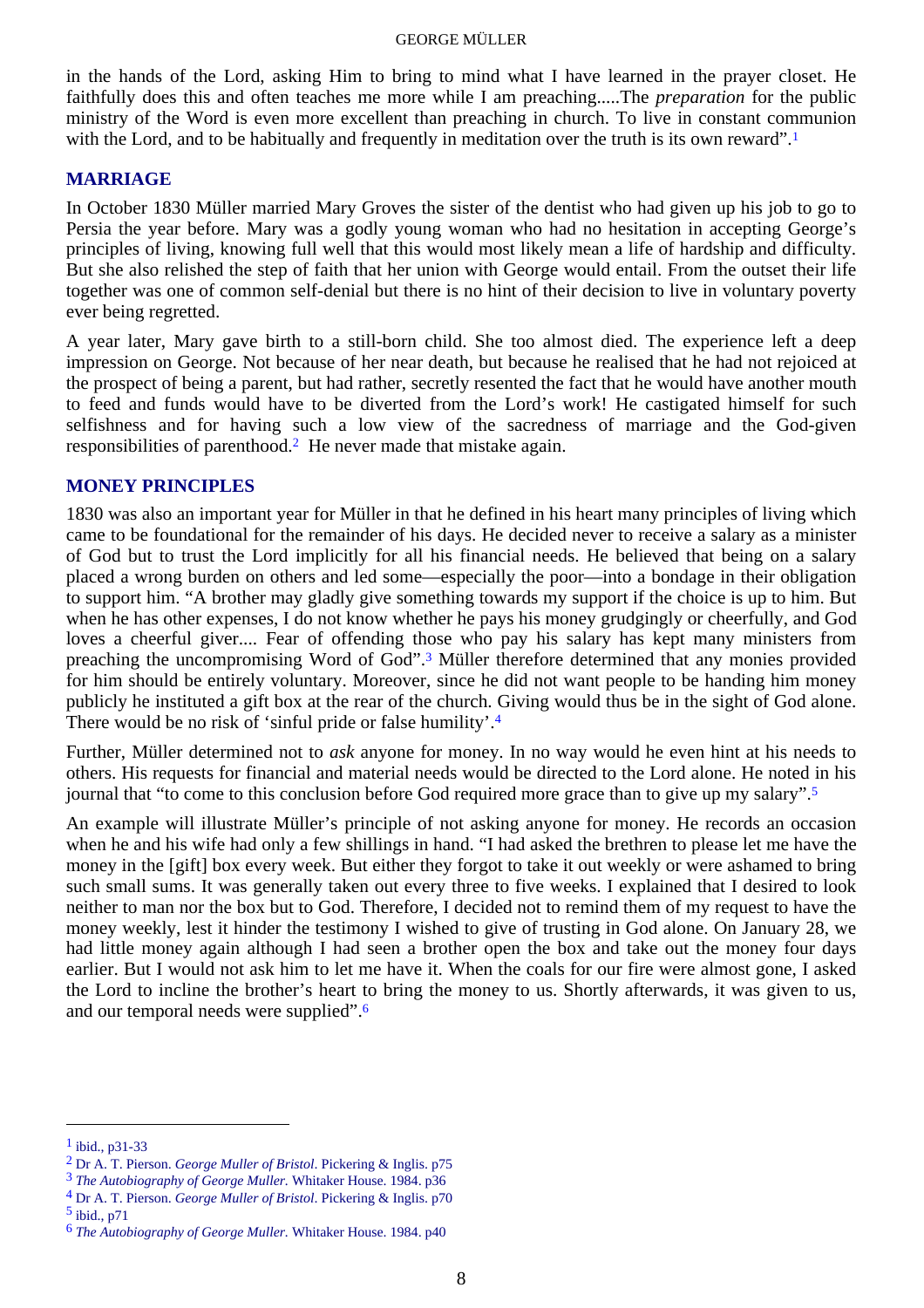Müller's journal records numerous occasions during which his faith was stretched to the limit. There were times when the Müllers had nothing—not one penny to their name—and yet never a day closed with them in want. He recorded story after story of money arriving just as they needed it, and in just the right amount. Driven more and more to prayer, the Müllers were discovering the great blessing of trusting the Lord alone for all their temporal needs.

Of course many criticised Müller for living in this way, saying that such an emphasis on asking the Lord daily for money must, of necessity, take his thoughts away from the important *spiritual* issues of life. He replied to his critics: "Trusting the Lord for the supply of my temporal needs keeps me from anxious thoughts like: 'Will my salary last and will I have enough for the next month?' In this freedom I am able to say: 'My Lord is not limited. He knows my present situation, and He can supply all I need'. Rather than causing anxiety, living by faith in God alone keeps my heart in perfect peace".1

At the end of the first year of his 'experiment of faith' he testified that the Lord had "richly supplied all our temporal wants, though at the commencement we had no certain human prospect of a single shilling, so that......we have not been in the smallest degree a loser in acting according to the dictates of conscience. The Lord dealt bountifully with me, and condescended to use me as an instrument in doing His work".<sup>2</sup>

Another principle of life which formed in his mind was that he would never go into debt. He always paid in cash and if he could not afford something then he would go without. He would never borrow, and he would therefore owe no man anything.

He also came to regard money in hand as being for a designated purpose. It was not to be diverted to other so-called 'emergencies'. He would not therefore save up money for a 'rainy day'. He would not hoard funds for any unforseen contingency. He reasoned that 'with God no emergency is unforseen and no want unprovided for'.3

These principles, intelligently and prudently adopted, became the trademark of Müller's life work from that point onwards. He put great emphasis on the matter of conscience, determining to keep *his* clear before God and man in everything regarding money and material wealth. In this regard, his life of faith was no less a life of conscience. He exercised faith and trust in God, but at the same time he exercised truth and faithfulness towards his fellow man.

### **MOVE TO BRISTOL**

In 1832 Müller received a letter from his friend Henry Craik who had recently moved to Bristol to start a new Gospel work in that city.4 He invited Müller to join him. "Wrote to Brother Craik, in which I said I should come, if I clearly saw it to be the Lord's will".<sup>5</sup> After much prayer and consideration he accepted this as the Lord's leading. He and Craik together formed a pastoral team in two chapels in Bristol, heading up the work there of what was—in those days—the infant Brethren denomination.<sup>6</sup> The same principles relating to money which he had adopted during his two and half years at Teignmouth were enshrined in this new work. From the outset, the Lord blessed the work. Crowds overflowed the churches and new converts flocked into the Kingdom. Müller wrote at the time: "The meetings for enquirers were so largely attended that, though they sometimes lasted for more than four hours, it was frequently the case that many..... had to be sent away for lack of time and strength on the part of the two workers"—he and Craik.7 For some eight years both these chapels in Bristol—Gideon and Bethesda—continued as the scene of spiritual revival and renewal under the powerful preaching of Müller and Craik.

 $<sup>1</sup>$  ibid., p41</sup>

<sup>2</sup> Basil Miller. *George Muller—Man of Faith and Miracles*. Bethany House. p29

<sup>3</sup> Dr A. T. Pierson. *George Muller of Bristol*. Pickering & Inglis. p76

<sup>4</sup> ibid., p93

<sup>5</sup> Basil Miller. *George Muller—Man of Faith and Miracles*. Bethany House. p33

<sup>6</sup> F. F. Bruce. Internet article on Muller

<sup>7</sup> Basil Miller. *George Muller—Man of Faith and Miracles*. Bethany House. p36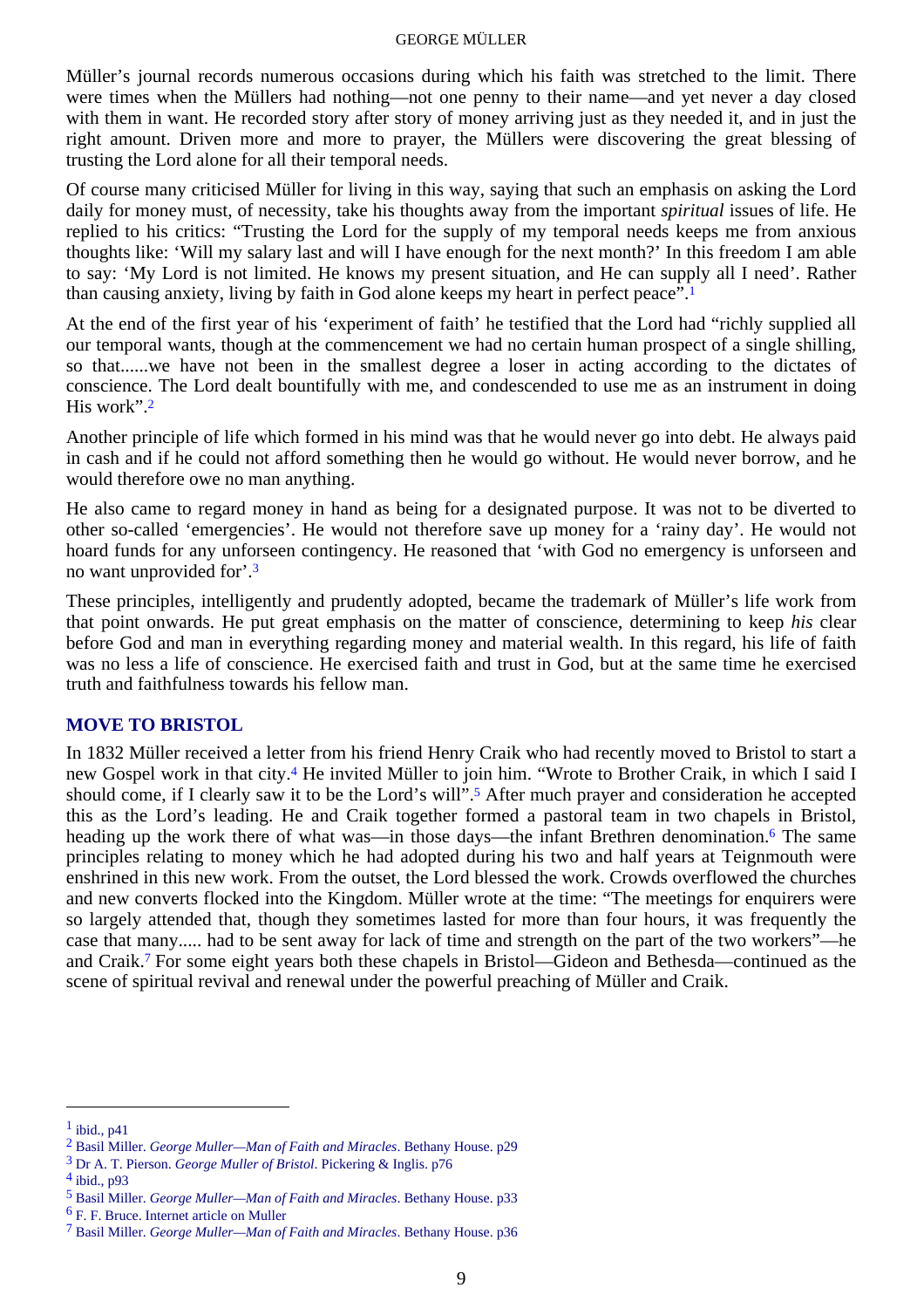### **FEEDING THE ORPHANS**

Within a year of being in Bristol, Müller had become concerned about the number of poor children wandering the city streets. He began gathering them together at eight in the mornings and giving them a piece of bread for breakfast. He would then spend an hour and a half teaching them to read and reading to them from the Scriptures.1 'He found himself feeding thirty or forty such persons, and as the number increased the Lord's provisions also increased. One kept pace with the other".2 However, the local residents so objected to the inconvenience caused by all these beggars hanging around their homes that the work had to be abandoned—temporarily!

# **THE SCRIPTURAL KNOWLEDGE INSTITUTION**

On February 21st 1834 Müller wrote: "I was led this morning to form a plan for the establishing, upon Scriptural principles, of an institution for the spread of the Gospel at home and abroad. I trust this matter is of God".3 Thus, in March, he and Craik founded *The Scriptural Knowledge Institution For Home and Abroad*.

The purposes and principles were carefully set out:<sup>4</sup>

(i) We consider every believer bound...... to help the cause of Christ.

(ii) We never intended to ask unconverted persons of rank or wealth to countenance this Institution.... In the name of God we set up our banners.

(iii) We do not mean to ask unbelievers for money.

(iv) We reject altogether the help of unbelievers in managing..... the affairs of the Institution.

(v) We intend never to enlarge the field of labour by contracting debts......but in secret prayer.....we shall carry the wants of the Institution to the Lord, and act according to the means that God shall give us.

(vi) We do not reckon the success of the Institution by the amount of money given...... but by the Lord's blessing upon the work.

(vii) We desire to go simply according to the Scriptures, without compromising the truth.

The three-fold purpose of the Institution was stated in these simple terms:

(i) The establishment of day-schools, Sunday schools and adult schools.

(ii) To circulate the Scriptures

(iii) To aid missionary efforts world-wide.

Two days after founding the Institution Müller wrote: '"Today we have only one shilling left"—only one shilling between two preachers and their families. There were no patrons, no committees, and no membership'.5

In connection with the stated aims of the Institution Müller would often visit Bristol folk, going from door to door. "I visited from house to house the people living on Orange Street, to find out whether any individuals wanted Bibles, whether they could read, and whether they wanted their children placed in our day schools or Sunday school. This gave me many opportunities to converse with them about their souls....I greatly delight in such work".6

During the first seven months of the Institution, some 482 Bibles and 520 New Testaments were circulated while around £577 was given to missionary work abroad. In fact Müller's heart was never far from missionary concerns. In January 1835 he noted in his journal: "I have.... prayed very much to ascertain whether the Lord will have me to go as a missionary to the East Indies, and I

<sup>1</sup> Dr A. T. Pierson. *George Muller of Bristol*. Pickering & Inglis. p104

<sup>2</sup> Basil Miller. *George Muller—Man of Faith and Miracles*. Bethany House. p37

<sup>3</sup> ibid., p37

<sup>4</sup> ibid., p38

<sup>5</sup> ibid., p39

<sup>6</sup> *The Autobiography of George Muller.* Whitaker House. 1984. p64

 $<sup>7</sup>$  It is difficult to estimate how much an English pound in the mid 1800s would be worth today, but for the purpose of this paper, a</sup> conservative estimate suggests one pound then to be about \$200-250 (Australian) today. £57 would therefore be around \$A13,000 in today's money.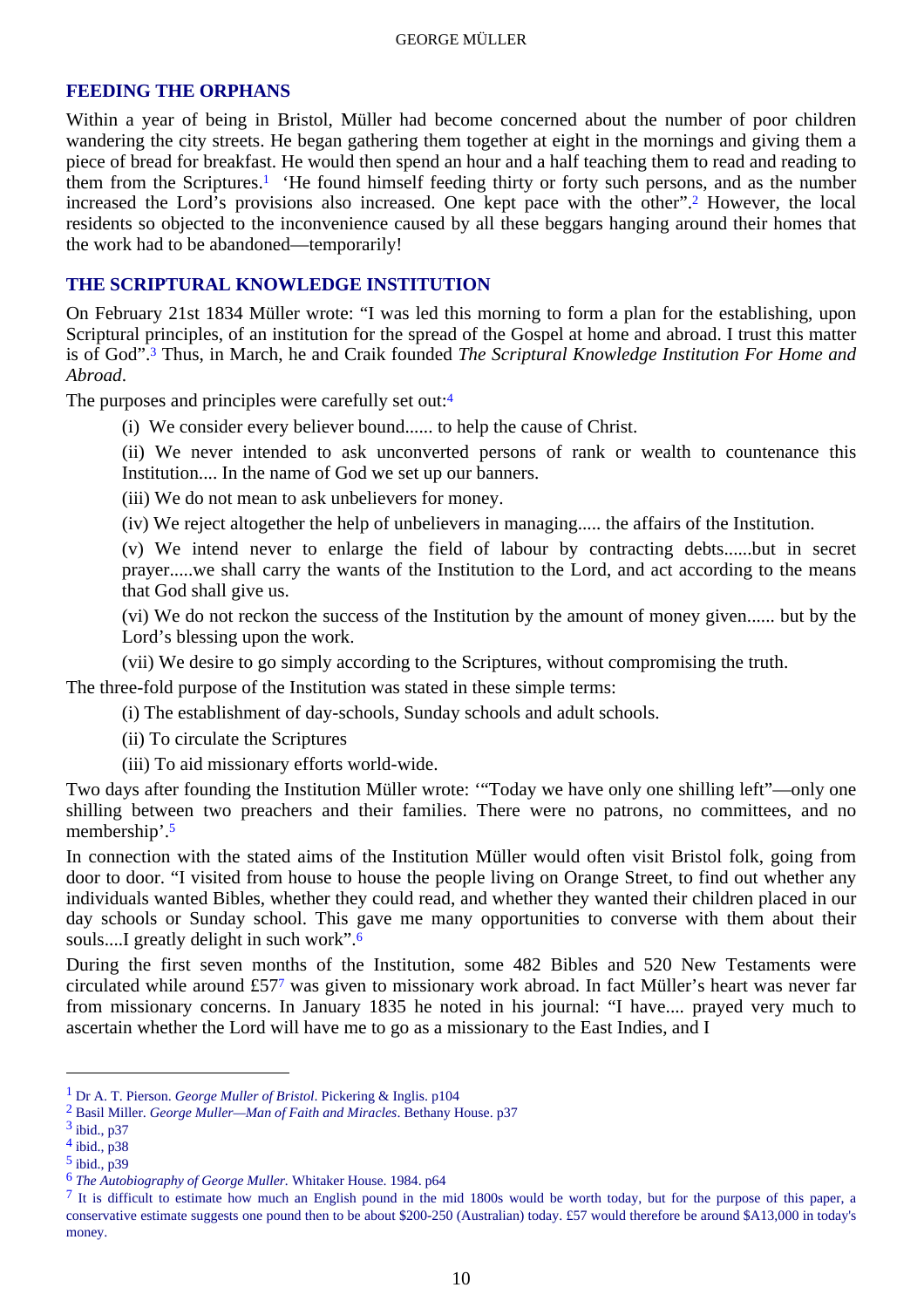am most willing to go...... I have been greatly stirred up to pray about going to Calcutta as a missionary. May the Lord guide me in this matter".<sup>1</sup>

Meantime Müller's concern for the orphans of Bristol had not been forgotten. On November 20th 1835 he wrote: "Today I have had it very much impressed on my heart no longer to merely *think* about the establishment of an orphan house, but actually to set about it. I have been very much in prayer regarding it..... to ascertain the Lord's mind".2 His conviction grew that he should do something about their needs by finding a way of permanently housing them as well as caring for the material and spiritual necessities of these young waifs. He laid his concerns before the Lord seeking to discern if this was indeed God's leading or just his own well-intentioned but misguided idea.<sup>3</sup>

# **THE ORPHAN HOUSE**

Once convinced it was the Lord's will he formally announced (in December 1835) his proposal to open an orphan house in Bristol. He had been reading Psalm 81:10 "Open your mouth wide, And I will fill it"4 and was immediately sure of the provision of his God to meet all the needs associated with such a venture of faith. "I was led to apply it [the text] to the orphan house, and asked the Lord for a building, one thousand pounds<sup>5</sup>, and suitable individuals to take care of the children".<sup>6</sup> This text became a key motto of the work for the remainder of Müller's life as he trusted in the promise for continuing Divine aid.

Müller made no secret of the fact that his *primary* reason for wanting to start the orphan house was to demonstrate the faithfulness of God. "The primary object of the work is that God would be magnified because the orphans under my care will be provided with all they need through prayer and faith. Everyone will see that God is faithful and hears prayer".7

Although Müller had made no pleas for help, the first gifts of money and furniture arrived within the week. The orphan house was to be a part of the Scriptural Knowledge Institution, but only those funds expressly earmarked for the work would be used for that purpose. The plan was to take in only those children between the ages of seven and twelve who had no parents and no means of support. It was not long before the first offers came from those who wanted to give their services to the work. A couple wrote to Müller: "We offer ourselves for the service of the intended orphan house, if you think we are qualified for it. Also we will give up all the furniture and household items which the Lord has given us, for its use. We do this without expecting any salary, believing that, if it is the will of the Lord to employ us, He will supply all our needs".8 Here were two people after Müller's own heart!

Every detail of the orphan work was meticulously brought before the Lord in prayer: the supply of buildings, the furnishings, the helpers, the provision of food and money and so on. But just as the work was ready to be launched, Müller suddenly realised they didn't have a single applicant! They had everything but the orphans! At no stage had it occurred to anyone on the team to ask the Lord to provide the children; it had just been taken for granted that they would be there. "I have prayed about everything connected with the work—for money, for a house, for helpers, about the various articles of furniture etc, but I have never asked the Lord to send me orphans."9 In deep humiliation they sought the Lord's face and asked Him to send along those whom He wanted them to help.

The very next day the first application was made, and by April 1836 the first house was opened for the most destitute of the young girls in that city. Within a month there were twenty six children under their care with more wanting to apply. By November the second house was opened. At the

<sup>1</sup> Basil Miller. *George Muller—Man of Faith and Miracles*. Bethany House. p41

 $<sup>2</sup>$  ibid., p43</sup>

<sup>&</sup>lt;sup>3</sup> In the early 1800s there were less than 4000 children provided for in orphanages in all England. On the other hand the prisons contained more than twice that number of children under the age of eight.

<sup>4</sup> *The Autobiography of George Muller.* Whitaker House. 1984. p74

<sup>5</sup> About \$A230,000 in today's money.

<sup>6</sup> *The Autobiography of George Muller.* Whitaker House. 1984. p74

<sup>7</sup> ibid., p73

<sup>8</sup> ibid., p75

<sup>9</sup> Basil Miller. *George Muller—Man of Faith and Miracles*. Bethany House. p47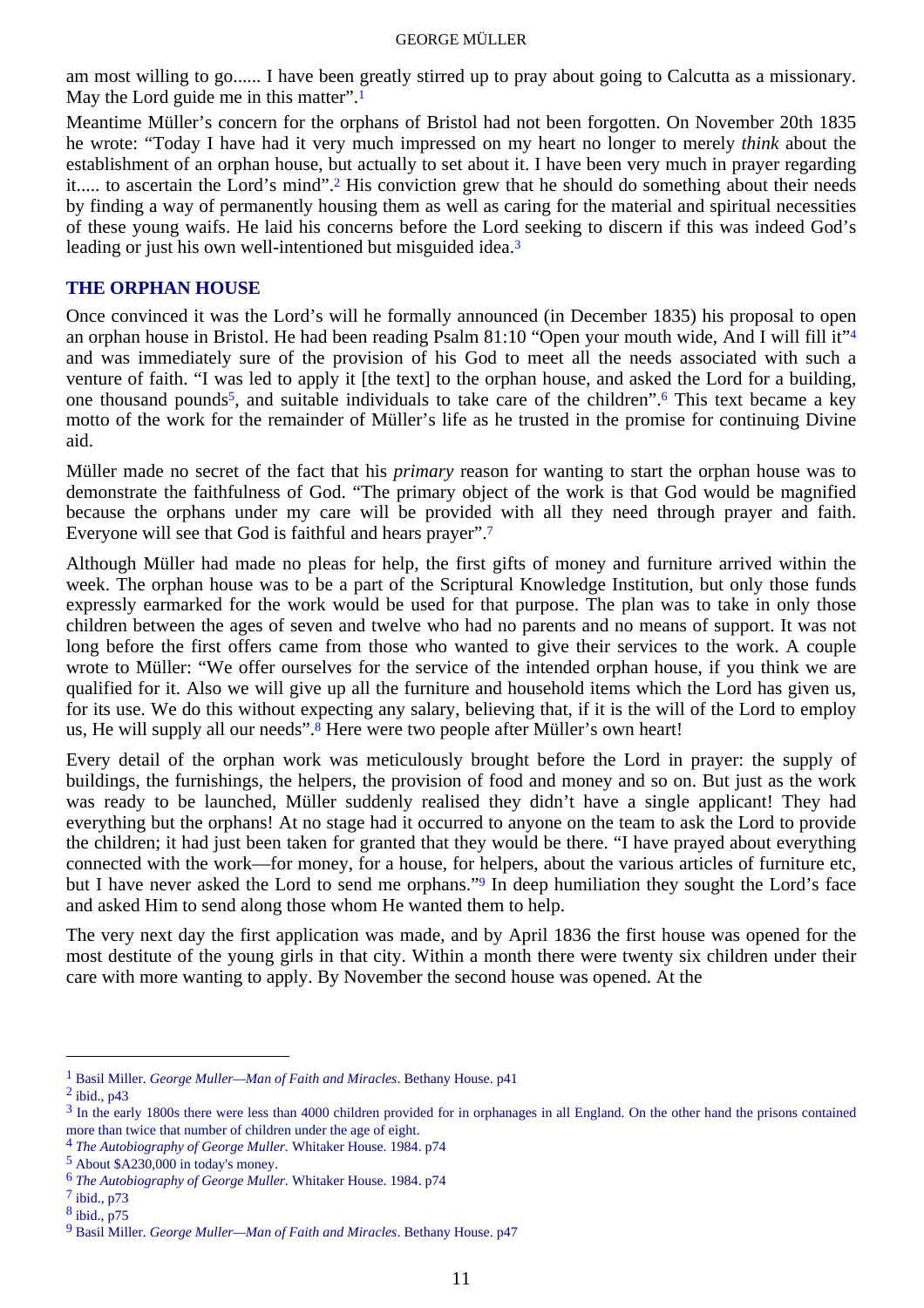end of that first year Müller recorded: "On December 31, we had this evening a prayer meeting to praise the Lord for His goodness during the past year, and to ask Him for a continuance of His favours".1 By April the following year there were sixty youngsters in the two houses. By the next October a third house was opened, this one for orphan boys.

Meantime, the work of the Scriptural Knowledge Institution prospered. There were four day schools with over one thousand students attending and more than four thousand copies of the Scriptures had been distributed.2

The demands of the work at the Institution, the orphan houses and the pastorate, drove Müller to prayer more than ever. He saw anew how indispensable it was for him to withdraw for private communion with the Lord. He determined never to allow himself to become too busy with the work to pray. He became equally convinced that he who does not first hide himself in the secret place to be alone with God is unfit to show himself in the public place to move among men.3 He used to say to those who had 'too much to do' that they should spend proper time with God. In his mind, 'four hours of work after an hour of prayer would accomplish more than five hours without prayer'.<sup>4</sup> Service to our Master—Müller reasoned—'is more acceptable and our mission to man more profitable, when it is saturated with the moisture of God's blessing—the dew of the Spirit'.5

# **KNOWING GOD'S WILL**

Many used to ask Müller how he could know God's will in any given situation. His reply is instructive:

- (i) I seek at the beginning to get my heart into such a state that it has no will of its own in regard to a given matter. Nine-tenths of the difficulties are overcome when our hearts are ready to do the Lord's will, whatever it may be. When one is truly in this state, it is usually but a little way to the knowledge of what His will is.
- (ii) Having done this, I do not leave the result to feeling or simple impressions. If so, I make myself liable to great delusions.
- (iii) I seek the will of the Spirit of God through or in connection with the Word of God. The Spirit and the Word must be combined. If I look to the Spirit alone without the Word, I lay myself open to great delusions also.
- (iv) Next, I take into account providential circumstances. These plainly indicate God's will in connection with His Word and Spirit.
- (v) I ask God in prayer to reveal His will to me aright.
- (vi) Thus through prayer to God, the study of the Word and reflection, I come to a deliberate judgment according to the best of my ability and knowledge, and if my mind is thus at peace, and continues so after two or three more petitions, I proceed accordingly. In trivial matters and in transactions involving most important issues, I have found this method always effective.6

At the close of his life Müller testified that in so far as he "sincerely and patiently sought to know the will of God by the teaching of the Holy Ghost through the instrumentality of the Word of God, but I have been always directed aright. But if honesty of heart and uprightness before God were lacking, or if I did not patiently wait upon God for instructions, or if I preferred the counsel of my fellow men to the declarations of the Word of the living God, I made great mistakes".7

 $1$  ibid., p48

<sup>2</sup> Dr A. T. Pierson. *George Muller of Bristol*. Pickering & Inglis. p128

<sup>3</sup> ibid., p130

<sup>4</sup> Basil Miller. *George Muller—Man of Faith and Miracles*. Bethany House. p49

<sup>5</sup> Dr A. T. Pierson. *George Muller of Bristol*. Pickering & Inglis., p130

<sup>6</sup> Basil Miller. *George Muller—Man of Faith and Miracles*. Bethany House. p50

<sup>7</sup> ibid., p50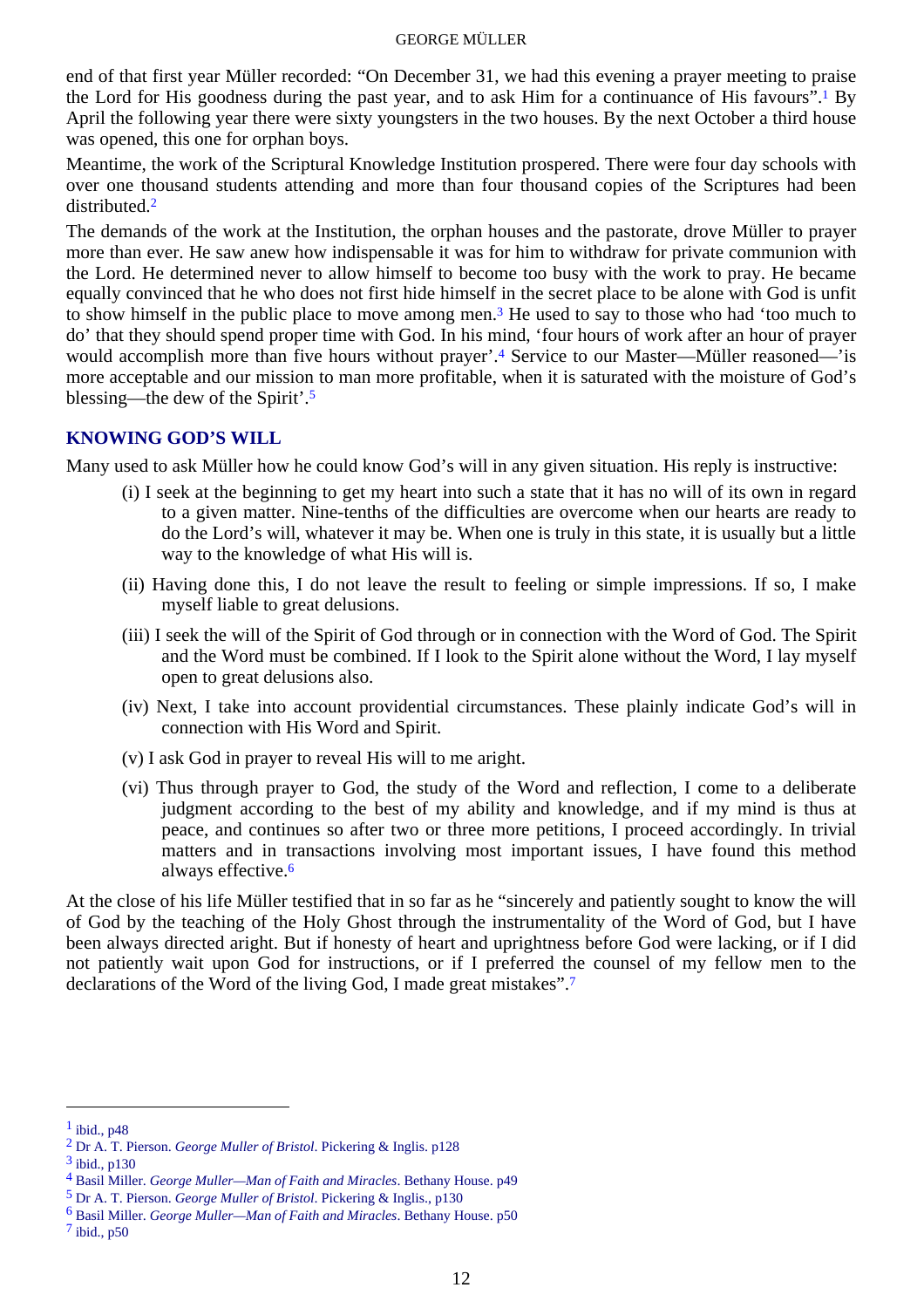# **THREE BOOKS**

There were three books which deeply influenced the life of Müller at this stage when he was in his late twenties. The first was the testimony of A.H. Franke, the founder of the Halle orphanages. His account of the work in Germany greatly encouraged Müller to take bolder steps of faith and to launch into the work in Bristol with greater courage and enthusiasm. It was from Franke that he was encouraged all the more to trust the Lord solely for the finances needed for the work.

The second book was the biography of John Newton. Müller was very moved by Newton's account of his life in which the grace and mercy of God to such a wretched slave-trader was so clearly demonstrated. It led Müller to give similar testimony to the sovereign love of God in his own life. He commenced writing his own 'Narrative' in which he recorded the events that had led to his conversion and the subsequent leading of God for the work in Bristol. There is no doubt that Müller's decision to publish this account of God's dealings in his life has been a great blessing to thousands of readers over the past 150 years. Müller himself records the fact that there were conversions resulting from people reading his Narrative.

The third book was the journal of George Whitefield. This especially fired Müller's heart. He was moved by Whitefield's unusual prayerfulness as also his habit of reading the Scriptures on his knees. It led Müller to far greater earnestness in his preaching while at the same time drove him to an ever deeper prayer life. He now commenced the same habit as Whitefield's: that of reading the word of God on his knees. "George Whitefield's life drove home the truth that God alone could create in him a holy earnestness to win souls and qualify him for such divine work by imparting a compassion for the lost that should become an absorbing passion for their salvation".1

# **ILL HEALTH**

From time to time Müller suffered from a 'weakness in his head'—as it was described in those days. This debilitating affliction (whatever it was) often laid him low. He was often absent from ministry at the chapels on Sundays and this fact alone grieved him deeply. "My affliction causes me to be very irritable" he wrote early in 1838.2 He found it hard to concentrate, and sometimes even prayer was almost impossible.

But it was also at these times of physical trial that the Lord showed him new truths and new sights of His own character and purposes. On one such occasion, when he was laid aside for rest in Plymouth, he thought about the need to give the Lord the very best hours of his day. As a student in Halle he had once been in the habit of getting up at 4 am, but in recent years, this routine had been moderated so that he rarely rose before 6 am or more often, at 7. He now determined, ill health or not, to allow himself no more than seven hours sleep a night. Not only did this change provide him with prolonged hours alone with the Lord, but he also found himself not physically worse off but better! He experienced renewed life and spiritual vitality as a result. He wrote: "I want to encourage all believers to get into the habit of rising early to meet with God....If we sleep more than is necessary for the refreshment of the body, it is wasting the time the Lord has entrusted to us to be used for His glory, for our own benefit, and for the benefit of the saints and unbelievers around us".3

# **NEW TRIALS**

In 1832 Müller's wife had given birth to a daughter, Lydia. Then in 1834 a son arrived, whom they named Elijah. Within the year he suddenly became very ill and died four days later. In 1838 Mary gave birth to another still-born babe, and for more than two weeks her own life hung in the balance.

But by 1838 a crisis over money for the orphanages had also come to a head. Funds were alarmingly low. More children were applying for acceptance and the way ahead seemed impossible. It drove Müller to fervent prayer. He was tempted to find a way out of the difficulty rather than wait on the Lord for deliverance. But he saw that to trust in expedients of his own would not only hinder

<sup>1</sup> Dr A. T. Pierson. *George Muller of Bristol.* Pickering & Inglis. p138

<sup>2</sup> *The Autobiography of George Muller.* Whitaker House. 1984. p90

<sup>3</sup> ibid., p117-118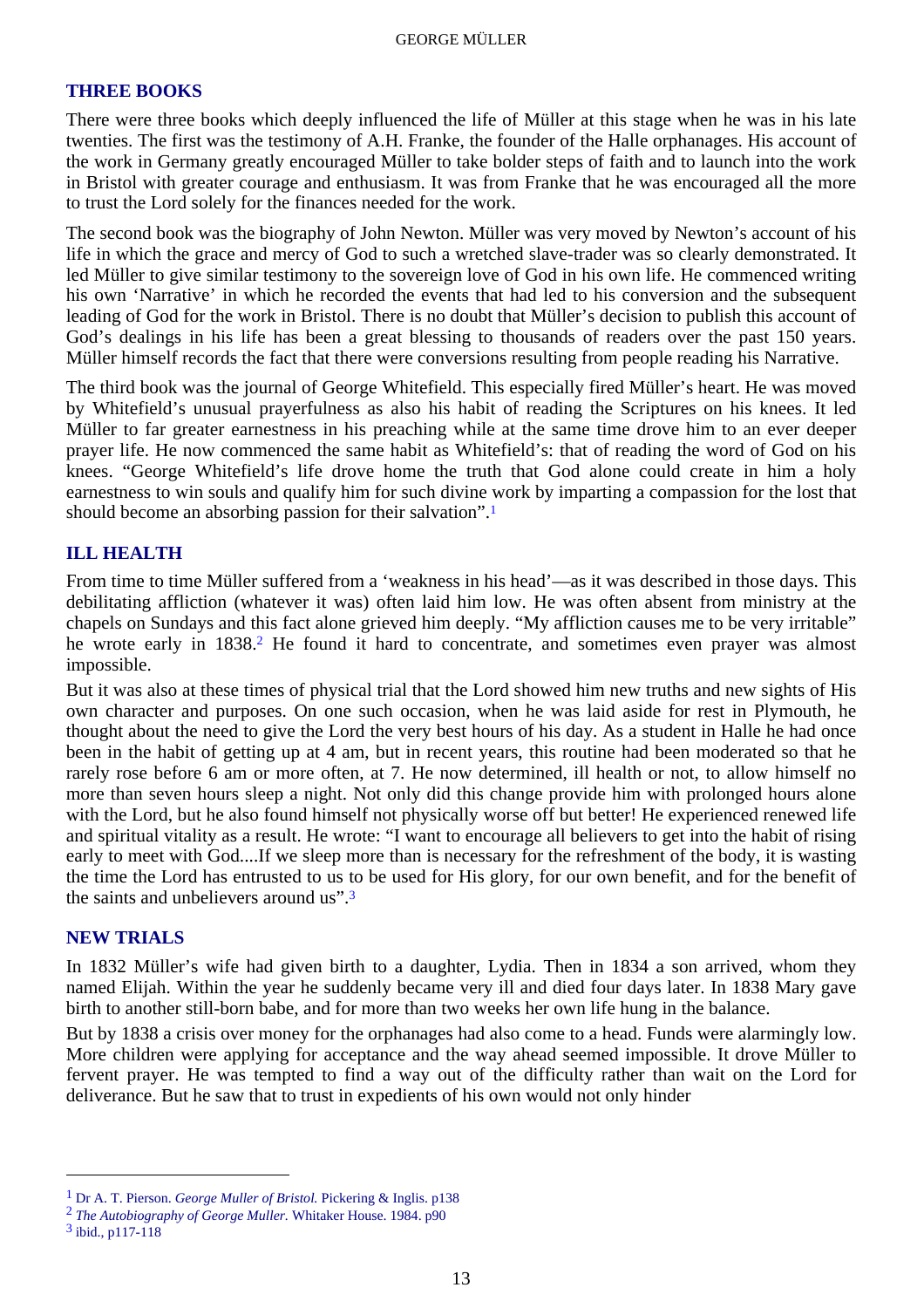the work, but also undermine their experience and growth in faith. He determined therefore to 'rest solely on the promise of a faithful God'.1

As he was meditating on Hebrews 13:8, 'Jesus Christ the same yesterday, and to day and for ever', suddenly, the present need of the Orphan Houses was brought to his mind: "Jesus in His love and power has hitherto supplied me with what I have needed for the Orphans, and in the same unchangeable love and power He will provide with what I may need for the future. A flow of joy came into my soul..... About one minute later a letter was brought to me, enclosing a bill for twenty pounds<sup>243</sup>

On September 5th, 1838 he recorded: "Our hour of trial continues. The Lord mercifully has given enough to supply our daily necessities. But he gives *by the day* now, and almost *by the hour*, as we need it. Nothing came in yesterday. I sought the Lord again and again, both yesterday and today, and it seems that He is saying, 'My hour is not yet come'".4

The trial continued. Every day they met for prayer. Every day they sought the Lord to honour His promise not to forsake the fatherless, but to provide for their needs. Every day they saw a tiny trickle of money, just enough to get them through the next 24 hours. Although Müller was often forced to admit that their funds were exhausted, that situation never carried over into the following day. By nightfall there was always just enough money sufficient for the next morning. Hence, on September 17th, Müller wrote: "It is now more trying to our faith each day, but I am sure God will send help, if we wait. Several people gave us a few shillings which enabled us to pay the current expenses and to purchase provisions so that nothing in any way has been lacking".<sup>5</sup>

November 10th: "All seemed to be dark at the beginning of this day. But the Lord has enabled us to meet all financial demands. One more week has ended, and we have been able to supply the needs of ninetyseven people in the Orphan Houses, without going into debt".<sup>6</sup>

One biographer notes that during these early years Müller 'literally fed the orphans out of God's hand. The supply was almost like that of the manna in that it was to be gathered each day afresh. There was scarcely anything left over from one day to another. Often money had to be prayed in before breakfast could be eaten or the evening meal finished'.7

# **SHARING THE LOAD**

Up until autumn 1838 only three or four had known of the financial needs of the ministry. But Müller came to see that the workers in the orphanages ought to be told and thus drawn into the circle of prayer. 'Those who shared in the toils should also share in the prayers, and therefore in the knowledge of the needs which prayer was to supply. Else how could they fully be partakers of the faith, the work, and the reward?'8

By broadening the number of shoulders able to bear the burden, Müller's decision brought great blessing into the work. The helpers in the orphanages now knew of the true situation and so were more careful in their work, more prayerful in their concern, and more diligent in their own lives. Müller held nothing back from them and so a considerable number of praying believers were added to the band of intercessors that 'gave God no rest day or night'.9 Many of the helpers began giving as never before. 'It was in thus giving that all these helpers found also new power, assurance and

<sup>1</sup> Dr A. T. Pierson. *George Muller of Bristol.* Pickering & Inglis. p148

<sup>2</sup> About \$A4,600 in today's money.

<sup>3</sup> Basil Miller. *George Muller—Man of Faith and Miracles*. Bethany House. p53

<sup>4</sup> *The Autobiography of George Muller.* Whitaker House. 1984. p94

<sup>5</sup> ibid., p100

<sup>6</sup> ibid., p104

<sup>7</sup> Basil Miller. *George Muller—Man of Faith and Miracles*. Bethany House. p56

<sup>8</sup> Dr A. T. Pierson. *George Muller of Bristol.* Pickering & Inglis. p154

<sup>9</sup> ibid., p155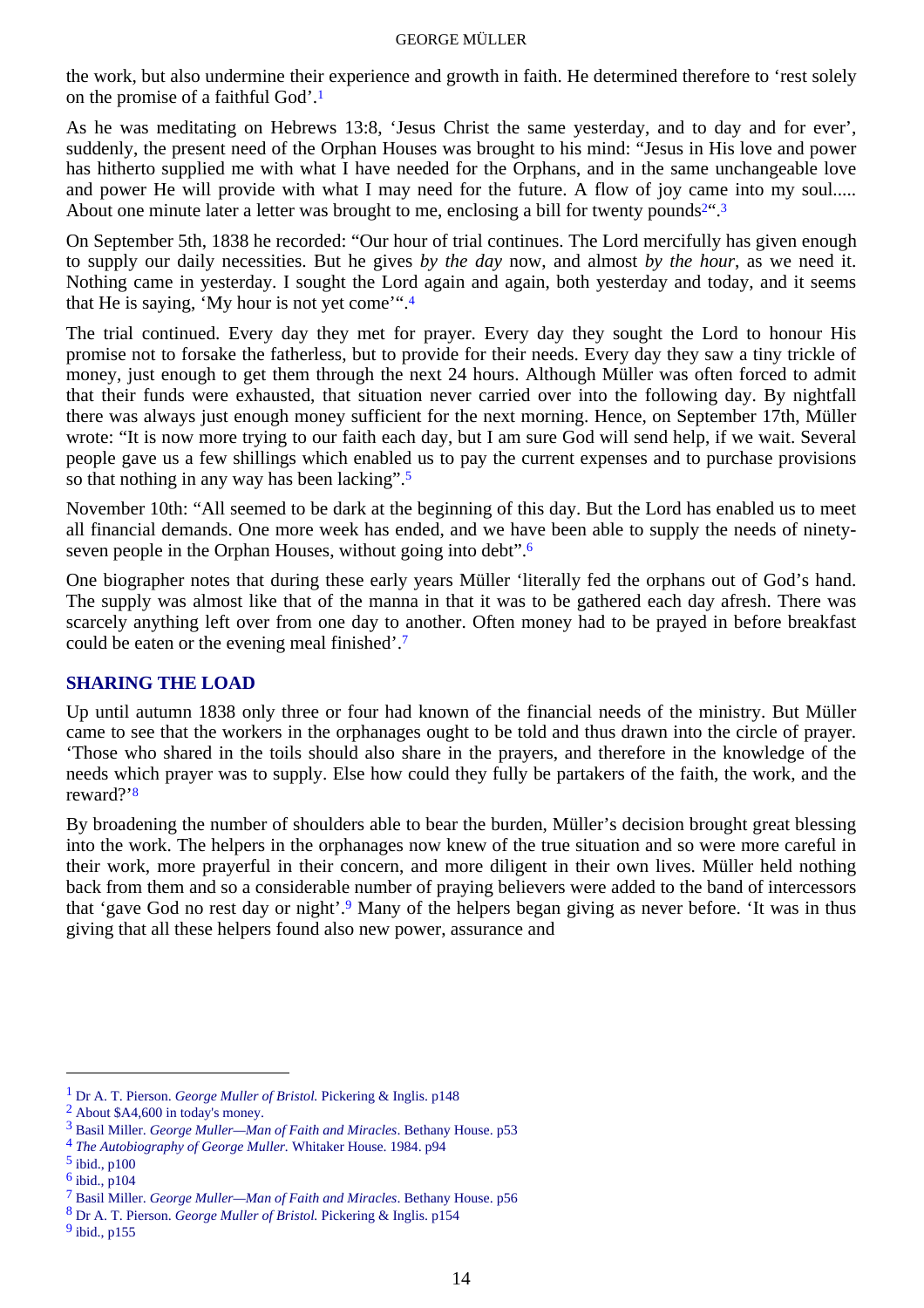blessing in praying; for, as one of them said, he felt that it would scarcely be "upright to pray, except he were to give what he had".<sup>1</sup>

In all this, nothing was ever revealed to outsiders. Neither the general public nor even any of the children ever knew of the day-to-day situation in regard to the financial state of the Institution or the Orphanages. Müller and his team were determined to prove the faithfulness of their God. Having said that, Müller did make public, at regular intervals, an account of God's faithfulness in maintaining the work over the preceding months. But these contained no appeals for funds and no hints that might induce pity or sympathy. Müller hoped the reports would encourage readers to embark upon a new level of trust in the Living God in their own lives. Many an outsider assumed there must have been a band of very wealthy supporters who contributed generously and regularly to the work. That was never the case.

Müller received a letter from a German believer during this 1838 period of acute financial distress in the work. The letter acknowledged that Müller never solicited money, but asked that he tell the writer if they needed money right then, and if so, how much. Müller replied: "While I thank you for your love, and while I agree with you that there is a difference between *asking for money* and *answering when asked*, nevertheless, I do not feel at liberty to speak about the state of our funds. The primary object of this ministry is to lead those who are weak in faith to see that there is *reality* in dealing with God *alone*".2 No sooner had the letter been dispatched than Müller was on his knees. "Lord, you know that, for Your sake, I did not tell this brother about our need. Now, Lord, show afresh that there is reality in speaking to You only about our need. Speak to this brother, so that he may help us".<sup>3</sup> Within days, a hundred pounds<sup>4</sup> arrived from the German brother, just when the work didn't have one penny in hand!

In July 1845 Müller gave this testimony: "Though for about seven years, our funds have been so exhausted that it has been comparatively a rare case that there have been means in hand to meet the necessities of the orphans for three days together, yet I have been only once tried in spirit, that was on September 18, 1838, when for the first time the Lord seemed not to regard our prayer. But when He did send help at that time, and I saw that it was only for the trial of our faith, and not because He had forsaken the work, that we were brought so low, my soul was so strengthened and encouraged that I have not only not been allowed to distrust the Lord since that time, but I have not even been cast down when in the deepest poverty".5

There were many in his day (and since) who have questioned Müller's approach in funding the orphanages. What if the day came when no money turned up? What if there was actually an occasion when no food was available for the many hungry mouths? For Müller, failure on God's part was inconceivable.6 But he recognised only too keenly the responsibility that lay on each one involved in the work. Clearly the supplicants must come to God in the right spirit and with the right attitude of heart. He therefore advocated five basic principles for prevailing prayer.7

- (i) Entire dependence upon the merits and mediation of the Lord Jesus Christ, as the only ground for any claim for blessing.
- (ii) Separation from all known sin. If we regard iniquity in our hearts, the Lord will not hear us, for it would be sanctioning sin.
- (iii) Faith in God's word of promise as confirmed by His oath. Not to believe Him is to make Him both a liar and a perjurer.

 $<sup>1</sup>$  ibid., p158</sup>

<sup>2</sup> *The Autobiography of George Muller.* Whitaker House. 1984. p122

<sup>3</sup> ibid., p123

<sup>4</sup> About \$A23,000 in today's money.

<sup>5</sup> Dr A. T. Pierson. *George Muller of Bristol.* Pickering & Inglis., p167

<sup>6</sup> ibid., p169

<sup>7</sup> ibid., p170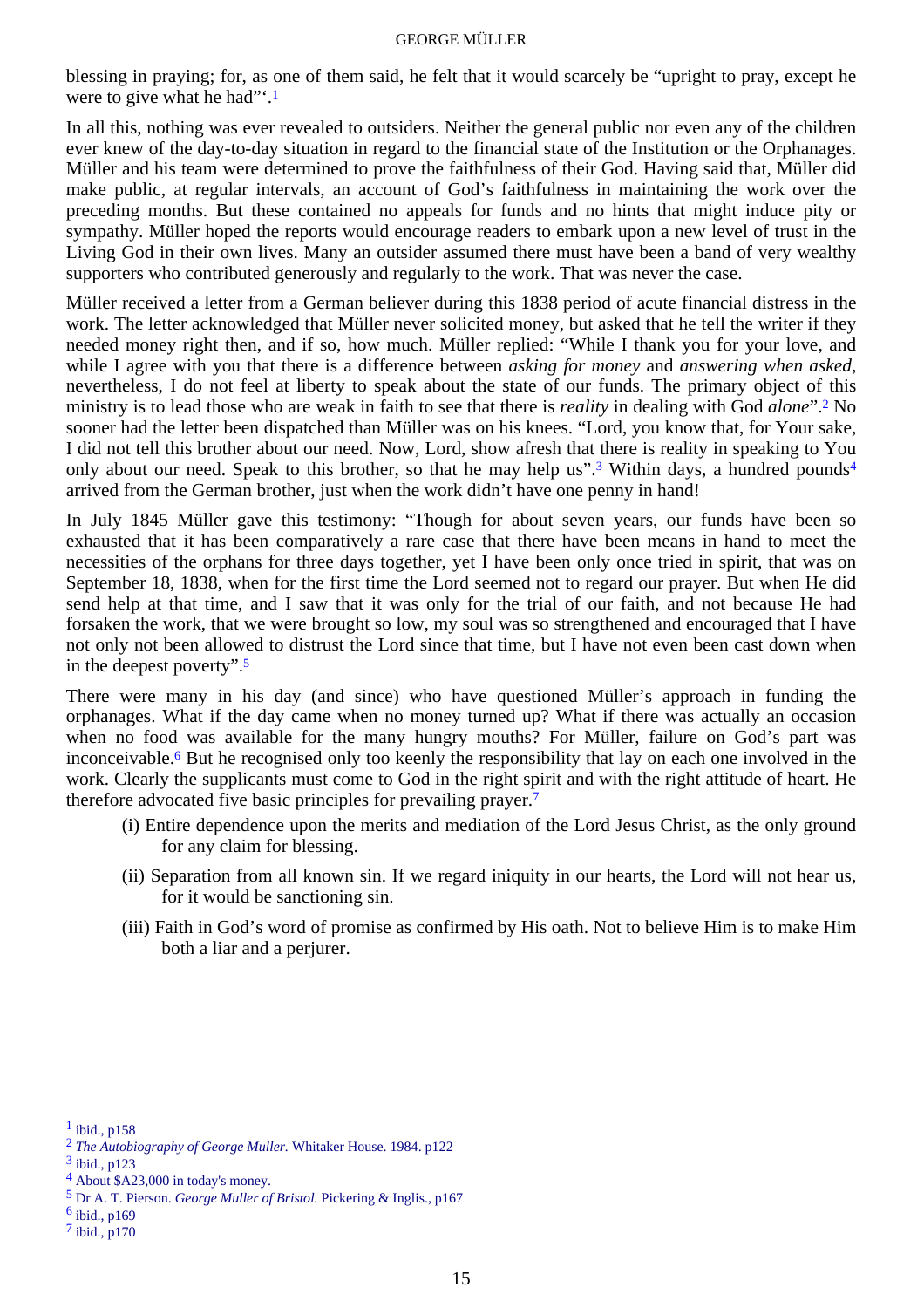- (iv) Asking according to His will. Our motives must be godly: we must not seek any gift from God to consume it on our own lusts.
- (v) Importunity in supplication. There must be waiting on God and waiting for God, just as the husbandman has long patience to wait for the harvest.

Müller's principles confirmed that the teacher must also be a learner. Only he who continues to learn is competent to continue to teach. New lessons, daily mastered, keep our testimony fresh and vibrant. Instead of us always being engaged in review, our teaching and testimony will be daily drawn from a new and fresh experience of the truth of God's grace.

# **BURDENS OF MINISTRY**

Thus far, George Müller and Henry Craik had shared the entire load of ministry at the two chapels in Bristol. This, together with their responsibilities at the Scriptural Knowledge Institution and the Orphanages was a huge task. Each year the numbers being converted grew and the congregations were flourishing. But Müller and Craik were both feeling the strain. In 1837 Müller wrote concerning one particular need that was on his heart: "Arrangements should be made so that I may be able to visit the brethren more because an unvisited church will sooner or later become an unhealthy church.....I have for a long time been too busy......Brother Craik and I have realised the importance of more pastoral visiting".<sup>1</sup>

He went on to list specific obstacles to their pastoral visiting aims:

- (i) Four hundred people to be pastored by just two men.
- (ii) More than 50 more being added to the church each year
- (iii) The considerable distance some lived from the church.
- (iv) The division of labour between two churches—doubling the work
- (v) Extensive daily correspondence taking up so much time
- (vi) Both pastors were often too exhausted to be visiting.
- (vii) Most of their time was taken up with the Orphan houses, schools etc.

Added to these was the fact that many Christians passing through Bristol expected to lodge with either Müller or Craik. It was not unusual for George and his wife to have several extra mouths to feed, and he felt the importance of giving these visitors something of his time and attention.

He began to pray that the Lord would send them more men who had a pastor's heart and pastoral gifts. In addition it was decided that, not only should the two churches be combined into one, but some of the week-night meetings be abolished. These measures would significantly reduce the work-load and free both men for the more pressing tasks of pastoral care.

# **A FOURTH ORPHAN HOUSE**

In 1843 Müller had been thinking that a fourth orphan house ought to be secured. "I therefore gave myself to prayer. I prayed day after day, without saying anything to any human being. I prayed two and twenty days without mentioning it to my dear wife".2 Müller wanted to be absolutely sure that this was from above, and not just his own ambition or self-will. There were unexpected obstacles, but far from being discouraged, he prayed: "Lord, if *You* have no need for another Orphan House, *I* have none".3 In fact, Müller apparently had a secret satisfaction when there were difficulties in the way of achieving this or that goal. "When sight ceases, it is time for faith to work. The greater the difficulties, the easier it is for faith. As long as human possibilities for success remain, faith does not accomplish things as easily as when all natural prospects fail".4

Müller had learned well the great principle that he could gauge the measure of his surrender to the will of God by the measure of any impatience he might feel when there were obstacles in the way! Whatever seemed to oppose his plans would either disturb and annoy him, or else he would quietly

<sup>1</sup> *The Autobiography of George Muller.* Whitaker House. 1984. p86

<sup>2</sup> Basil Miller. *George Muller—Man of Faith and Miracles*. Bethany House. p61

<sup>3</sup> *The Autobiography of George Muller.* Whitaker House. 1984. p168

<sup>4</sup> ibid., p187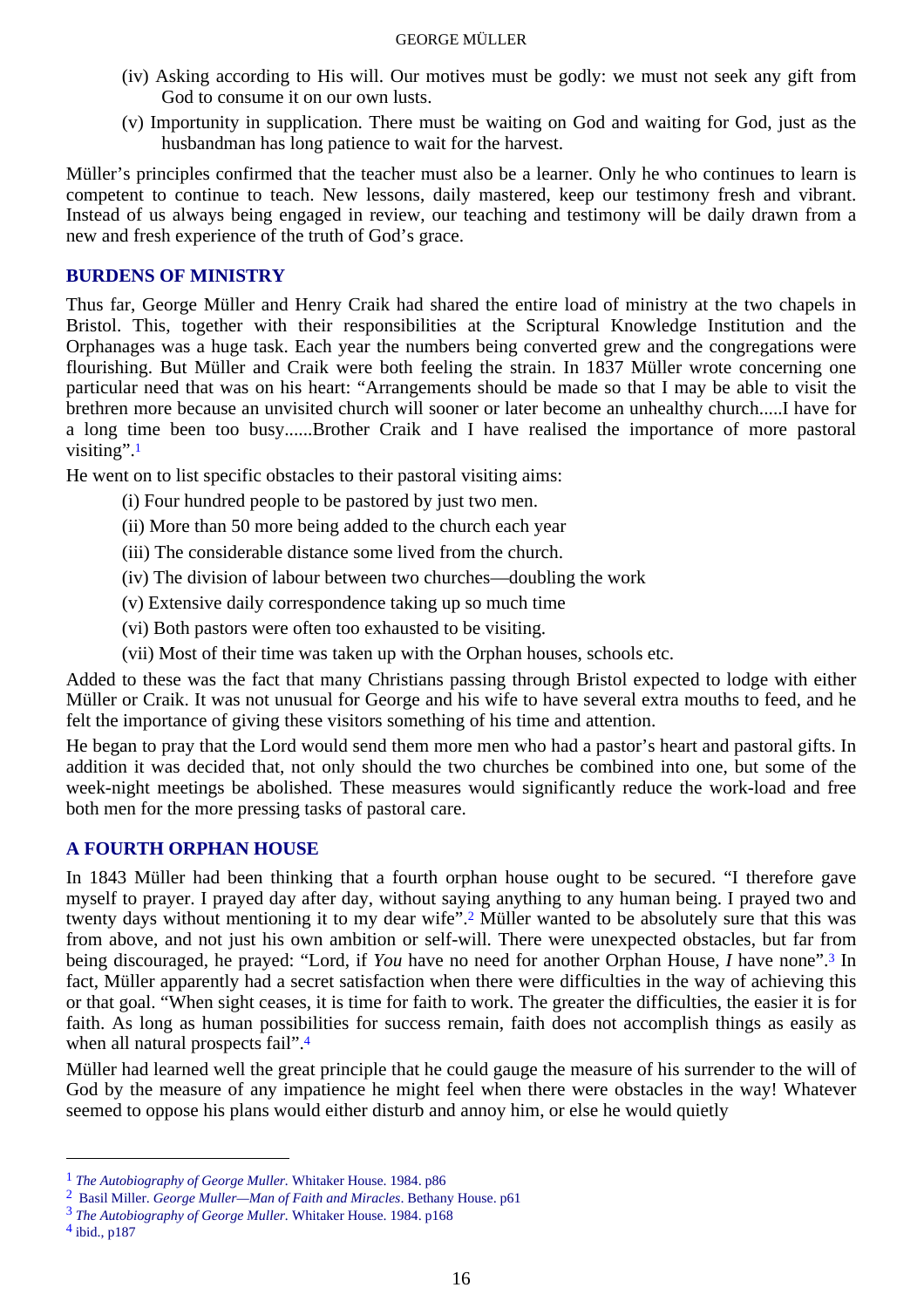leave all such hindrances to the Lord to deal with as He pleased. Müller was fast learning to trust the Lord implicitly, and not to rely on his own wisdom or plans, no matter how reasonable or necessary they appeared to be. In this instance, the fourth orphan house was duly obtained and the work expanded.

### **THE NEW ORPHANAGE**

In 1845 it became necessary to review the entire work in Bristol. The orphan houses were becoming over-crowded and local residents complained about the noise and the inconvenience of having so many children in their immediate neighbourhood. The buildings lacked adequate facilities and the grounds were now too small. These factors led Müller to consider *building* completely new orphanages outside the city. So far, the orphan houses in Bristol had been rented and the idea of owning their own facilities raised entirely new tensions. Müller would not budge from his fundamental principle of trusting the Lord implicitly for every penny. He would not canvas for money nor even hint at the scale of their financial needs for such an undertaking. He was convinced that the Lord could provide large sums of money as easily as small amounts. He would pray and wait.

"I began to see that the Lord would lead me to build, and that His intentions were not only to benefit the orphans....... but also the bearing of further testimony that He could and would supply large sums..... and that He would enlarge the work, so that if I once did build a house, it might be large enough to accommodate three hundred orphans".1

Over the months Müller became so sure that the proposal was God's will that he began to think of the buildings as if they had already been constructed! In late 1845 he received a gift of £10002 for the new project—the largest single gift yet given for the work. Just three days later a London architect offered his services free of charge to design, draw the plans and manage the construction of the new buildings.

# **ASHLEY DOWNS**

Müller wanted land that was not too far from the centre of Bristol but far enough out in the 'country' to give an entirely new environment for the orphans. However, the priority now was to seek the Lord to provide the funds for the purchase of a suitable property as well as the construction of the new facilities. As the team prayed, so the money began to arrive. Another £1000, £50, three and sixpence, a further £1000.

Müller was drawn to a property for sale at Ashley Downs. All efforts to contact the owner failed at first. Undaunted, Müller persisted in prayer firmly convinced that the Lord would open the door if this was the right course. When the land-owner was finally located he confided to Müller that he knew of his plan to use his land for a new orphanage and had had a disturbed night thinking about what he should charge for it. Müller reported: "He decided that if I wanted to buy it, he would let me have it for one hundred and twenty pounds per acre, instead of two hundred pounds<sup>3</sup>—the price which he had previously asked. How good the Lord is! The agreement was made this morning, and I purchased a field of nearly seven acres".4

Müller resolved that no work on the buildings should begin until the full sum of money was in hand. He also believed that there ought to be at least ten other men—'full of the Holy Ghost'—to be on a board of trustees to have oversight of the new property.

As they prayed, gifts large and small continued to flow in. On January 25th 1847 Müller recorded that he thought the time was near to start work. But more money was needed. "About an hour after I had prayed, the sum of two thousand pounds<sup>5</sup> was given to me for the building fund. I cannot describe the joy I had in God when I received this donation. I have waited four hundred and forty-

<sup>1</sup> Basil Miller. *George Muller—Man of Faith and Miracles*. Bethany House. p65

<sup>2</sup> About \$A230,000 in today's money.

<sup>3</sup> About \$A30,00 and \$A46,000 respectively in today's money.

<sup>4</sup> *The Autobiography of George Muller.* Whitaker House. 1984. p181

<sup>5</sup> About \$A460,000 in today's money.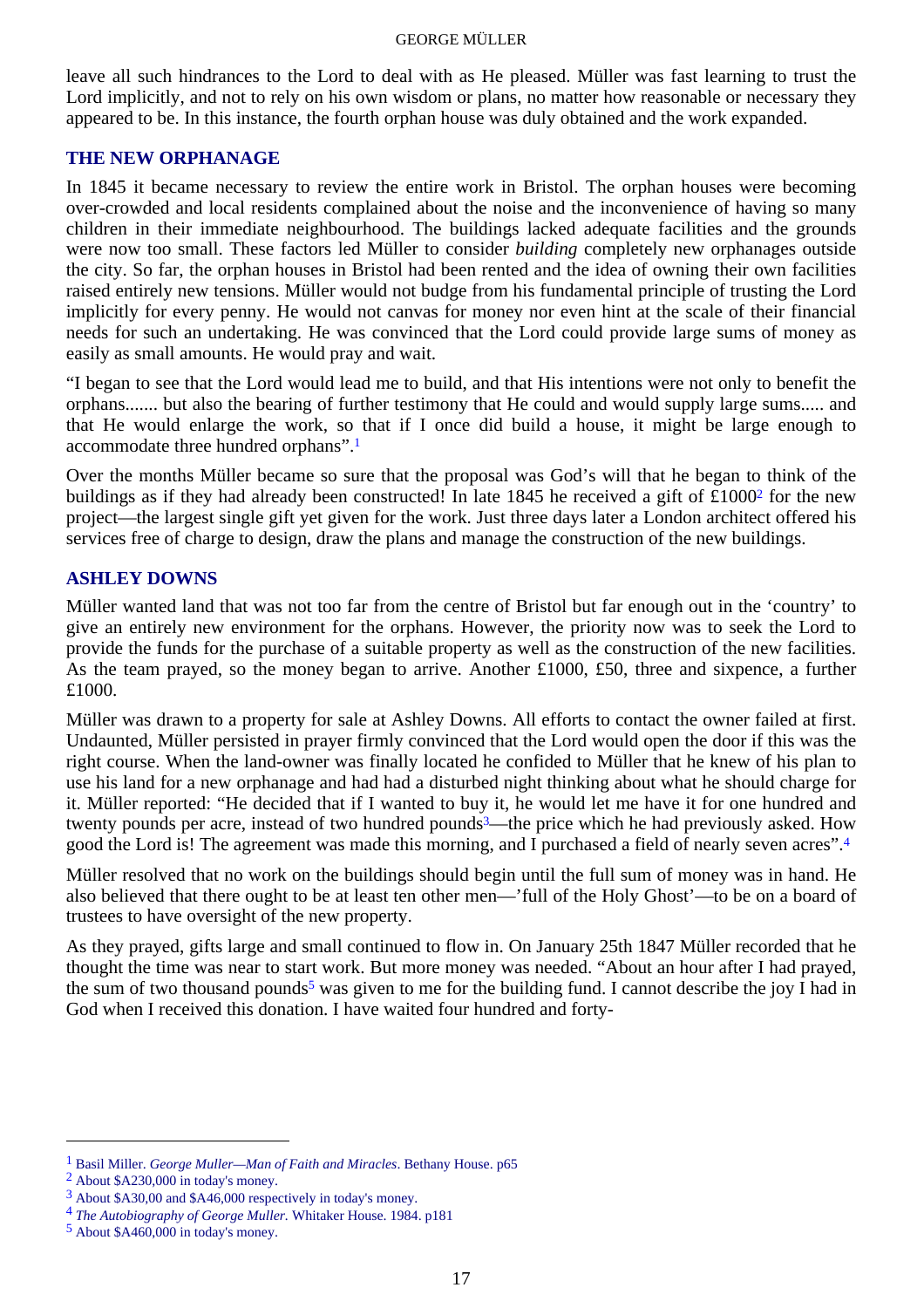seven days upon God for the amount we needed".<sup>1</sup> In July 1847 over £11,000<sup>2</sup> had come in and there was now enough to begin construction.3

The building was finally completed, and in June 1849—twenty years after the work began—the orphans were transferred from the rented premises in Bristol to the spacious new house on Ashley Downs. By May 1850 there were two hundred and seventy five children and thirty three helpers resident at *The New Orphan House—*as it was now called.

By 1850 the Scriptural Knowledge Institution had dispersed over £50,000 to various needs around the world, and its own operating costs were in excess of £6000<sup>4</sup> per year. It was a vast, time-consuming ministry about which Müller wrote at the time: "My labour is abundant".<sup>5</sup>

# **MÜLLER'S ENLARGED VISION**

Meantime, Müller was thinking of ways to house a total of 1000 children. He began praying to discern if this desire was of God or just a fanciful dream. "Am I going beyond the measure of my faith in thinking about enlarging the work? Is this a delusion of Satan, an attempt to cast me down from my place of usefulness by making me go beyond my capabilities? Is it a snare to puff me up in pride by attempting to build a larger Orphan House?"6

The more he sought the mind of the Lord, the more he became convinced that an enlargement of the work was appropriate. He set the goal of asking the Lord for £35,0007 before any work would commence8. Funds soon began coming in almost daily for the expansion of the current work. However, as before, no start was to be made until the construction could be carried on without any risk of debt. In November 1857 the second house was opened to cater for 400 extra children. Elated, Müller wrote: "How precious this [day] was to me after praying every day for seven years".9 As with the first house, the Lord provided not only the funds, but also the helpers.

In 1862 a third house opened its doors. Müller wrote at the time: "It was in November 1850 that my mind became exercised about enlarging the orphan work from 300 to 1000 orphans, and subsequently to 1150.... From November 1850 to this day, March 12, 1862, not one single day had been allowed to pass without this contemplated enlargement being brought before God in prayer, and generally more than once a day. Observe then..... how long it may be before a full answer to our prayers, even to thousands and tens of thousands of prayers, is granted...... I did without the least doubt and wavering look for more than eleven years for the full answer".10

But the expansion did not stop there. Müller felt constrained to step out in faith to ask the Lord for the provision of yet more buildings to house the growing numbers of orphans needing accommodation. Thus in 1868 a fourth house was opened, followed in 1870 by a fifth.

The vast sums of money required for these huge undertakings as well as for the ongoing work of the Scriptural Knowledge Institution came entirely through prevailing prayer. Clearly Müller was a remarkable man of vision and faith. He and his band of helpers met for prayer daily, but more and more they were pressed to meet even more frequently. They were now to be found together before the Father's throne at least three times a day.

Müller's vision had been for an orphanage ultimately catering for 1000 youngsters, but in the 25 years since the ministry began at Ashley Downs the Lord provided enough money and workers for

<sup>1</sup> *The Autobiography of George Muller.* Whitaker House. 1984. p185

<sup>2</sup> About \$A2.5 million in today's money

<sup>3</sup> Basil Miller. *George Muller—Man of Faith and Miracles*. Bethany House. p68

<sup>4</sup> About \$A11.5 million and \$A1.4 million respectively in today's money.

<sup>5</sup> Basil Miller. *George Muller—Man of Faith and Miracles*. Bethany House. p70

<sup>6</sup> *The Autobiography of George Muller.* Whitaker House. 1984. p203

<sup>7</sup> About \$A8 million in today's money.

<sup>8</sup> Basil Miller. *George Muller—Man of Faith and Miracles*. Bethany House. p71

<sup>9</sup> *The Autobiography of George Muller.* Whitaker House. 1984. p227

<sup>10</sup> Basil Miller. *George Muller—Man of Faith and Miracles*. Bethany House. p75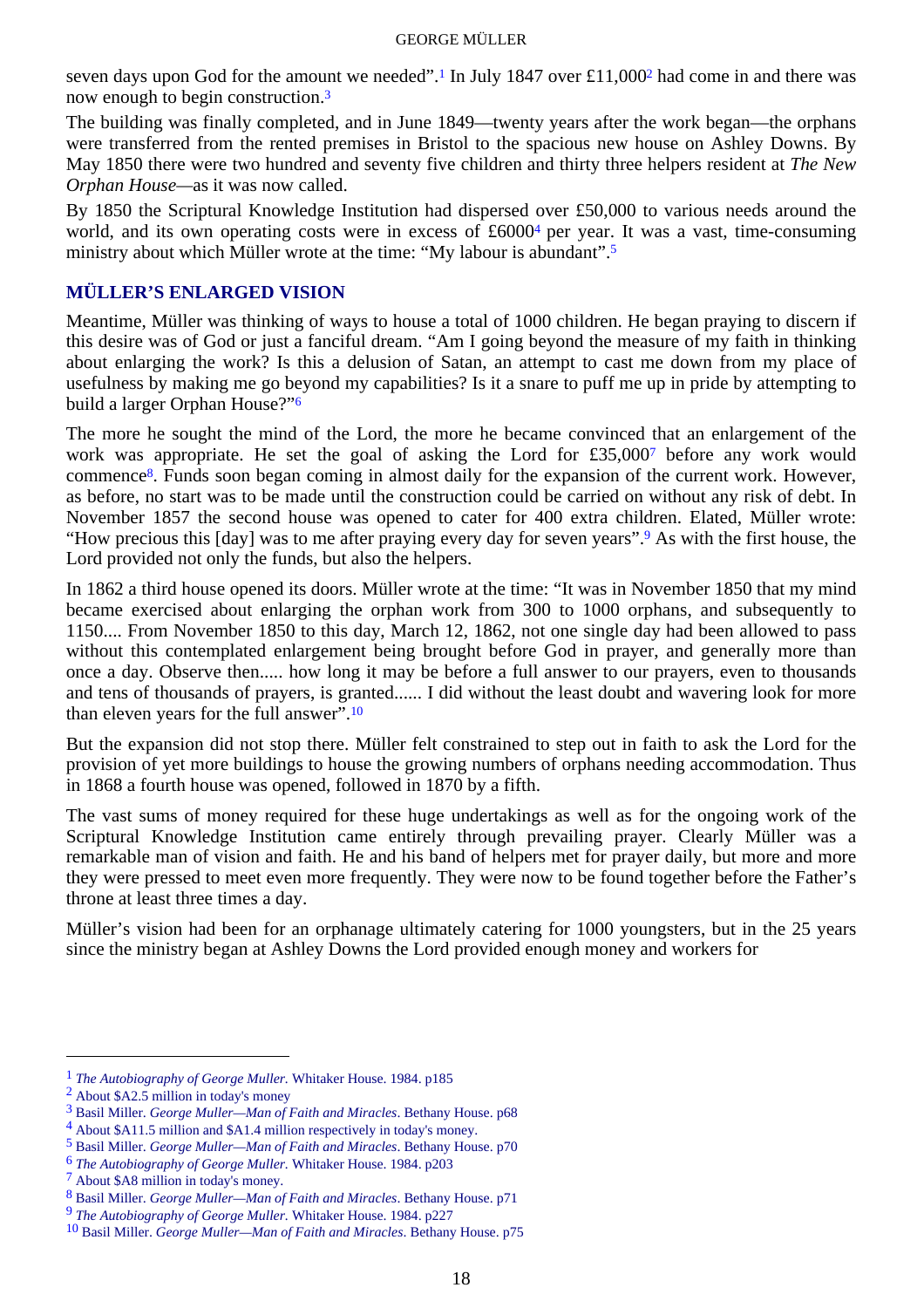the facilities to accommodate over 2000 children. Every penny had come through Müller praying and asking the Lord to provide. As one biographer has noted: "No man so poor as Mr Müller, if at the same time *sane*, would ever have *thought* of such a gigantic scheme, much less have undertaken to work it out, if his faith and hope were not fixed on God".1

# **GOD'S CONTINUING GRACE**

The orphanages were never without difficulties of one sort or another. Children were often brought in who were sick or suffering from chronic ill-health. Some were so unruly that they had to be expelled. Müller took the view that the orphanage was neither a reformatory nor a hospital. However, generally there was remarkable good health among the children in spite of diseases such as consumption, cholera, scarlet fever, whooping cough, typhus and smallpox ravaging the towns and cities of England during various periods in the mid 1800s. Prayer was Müller's one resort to preserving the orphans from these serious epidemics.

There were troubles with the heating boilers; drains sometimes became obstructed requiring urgent attention. During the great summer drought of 1864 all fifteen of their large cisterns were empty. Their nine deep wells were almost dry. Two thousand gallons of water were required daily and urgent prayer was made to the Lord for relief. In answer, a nearby farmer offered the water from one of his larger wells.

Violent winds struck the Bristol region in 1865. The orphanage suffered a damaged roof and broken windows. Since workmen could not be found to carry out immediate repairs, prayer went up for the Lord to withhold any rain. Remarkably the repairs were completed by the time the downpours began some days later.

# **EVANGELISM AMONG THE ORPHANS**

Although Müller placed great emphasis on the housing of the orphans with a view to their physical wellbeing, he nevertheless had a heart-ache for their souls. Only Christians were permitted to work among the children, and the prime concern was for the salvation of their young charges. Prayer for the conversion of the boys and girls ranked high in the daily requests that ascended to the Lord of Hosts. Müller records in early 1860, "A great work of the Spirit of God began in January and February among the six-to-nine year old girls. It extended to the older girls and then to the boys. Within ten days nearly 200 of the orphans found peace through faith in our Lord Jesus".2 In one house alone, 350 children were led to faith in Christ. Over the years, thousands found the Lord in the orphanages at Bristol and Ashley Downs and in later years many became Christian workers, missionaries and pastors.

# **MARY'S DEATH AND MÜLLER'S REMARRIAGE**

Mary—Müller's wife—never enjoyed robust health. Though she tirelessly supported her husband and the work of the orphanages, her energies were beginning to wane and by 1859 she was suffering from debilitating rheumatism. Over the next year her health deteriorated rapidly and eventually she died peacefully one evening in February 1870. Müller wrote: "On October 7, 1830 (therefore 39 years and four months since) the Lord gave me my most valuable, lovely and holy wife. Her value to me and the blessing God made her to be to me is beyond description. This blessing was continued to me till this day, when, in the afternoon, about four o'clock, the Lord took her to himself".<sup>3</sup> The funeral was attended by more than a thousand mourners, and in his eulogy Müller said: "Every day I see more and more how great is her loss to the orphans. Yet, without an effort, my inmost soul habitually joys in the joy of the loved and departed one..... God alone has done it; we are satisfied with Him".<sup>4</sup>

Müller nevertheless felt his own condition of loneliness so very deeply that in 1871 he remarried. He had known Susannah Sangar for 25 years and was convinced that she would share not only his toils but also the trials of the work to which God had called him. She proved to be no less a

<sup>1</sup> Dr A. T. Pierson. *George Muller of Bristol.* Pickering & Inglis., p200

<sup>2</sup> *The Autobiography of George Muller.* Whitaker House. 1984. p235

<sup>3</sup> Basil Miller. *George Muller—Man of Faith and Miracles*. Bethany House. p87

 $4$  ibid., p88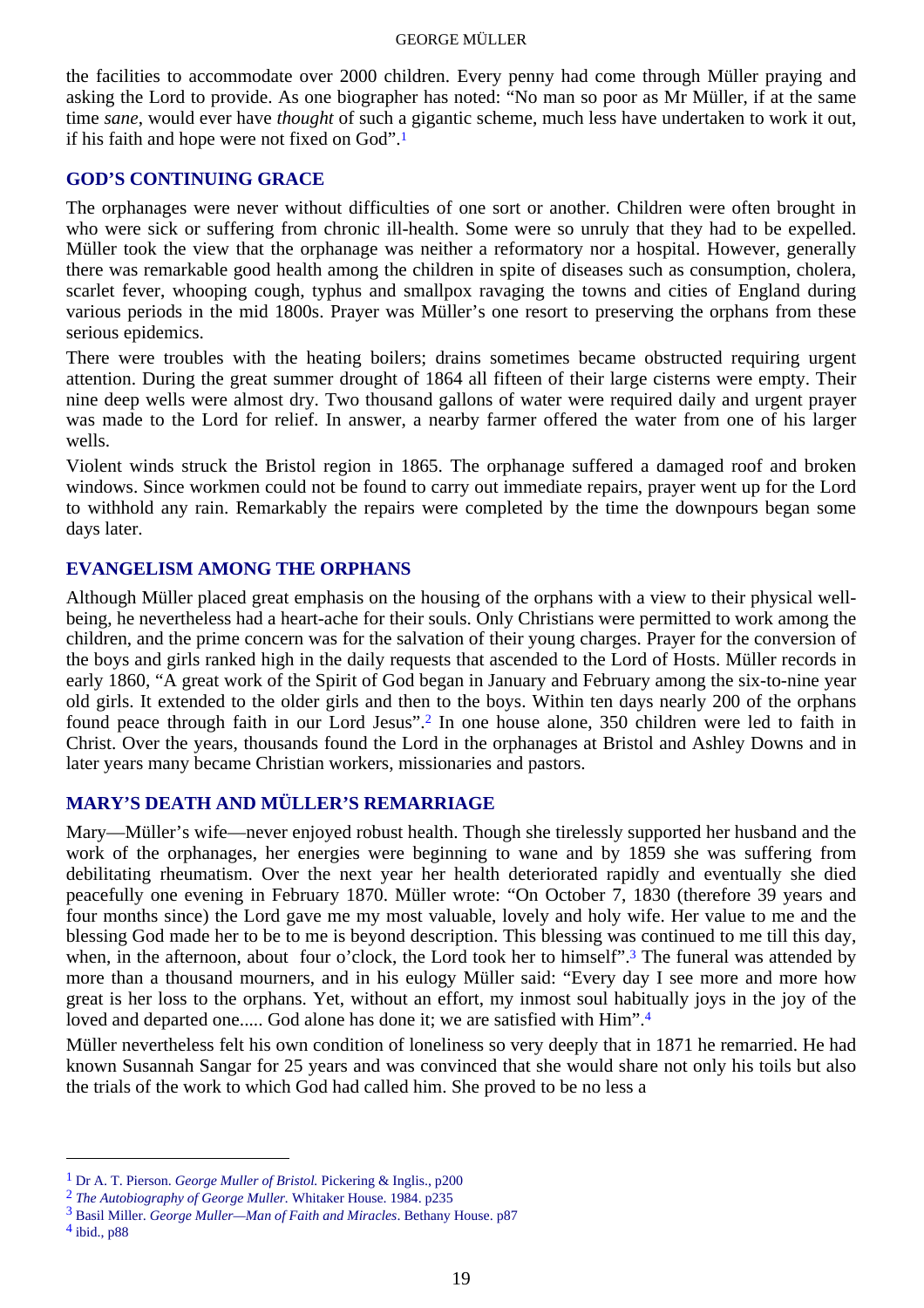remarkable partner than Mary had been, especially as Müller now launched into a new phase of his life's work.

# **APPOINTMENT OF A SUCCESSOR**

In November 1871 Müller appointed his son-in-law James Wright as his successor in the event of his own death. Müller wrote: "By the Lord's kindness I am able to work as heretofore...... yet, as I am sixtysix years of age, I cannot conceal from myself that it is of great importance for the work that I should obtain a measure of relief..... On this account, I have therefore not only appointed Mr Wright as my successor, in the event of my death, but have also associated him at present with me in the direction of the Institution".1

# **MISSIONARY TOURS**

By their mid 60s most men are thinking of retirement or at least of slowing down. Not Müller! Ever since his student days in Germany he had longed to be involved somehow with the missionary work of the church and to be instrumental in bringing the Gospel to the nations. His early attempts to join a missionary society had all failed. But that fire had been burning in his heart for more than 45 years. Although he had been able to make huge contributions to missions world-wide through the Scriptural Knowledge Institution, he felt it was time to do something more personal. He had the growing conviction that he should begin an itinerant preaching ministry that would take him to the ends of the earth.

He thought and prayed through the matter very carefully and arrived at the following seven reasons or motives for going:2

(1) *The world-wide need for the Gospel to be preached in its simplicity.* 

Salvation based on the finished work of Christ; justification for all—the moment they believed and acceptance in the Beloved.

(2) *The need for believers to know their saved state.* 

Christians must know their standing in Christ. Many, including preachers, are destitute of real peace and joy in the Lord. They are unable to lead others.

(3) *The need for believers to be brought back to the Scriptures.*

They need to search the Word to find its hidden treasures. Everything ought to be tested by the touchstone of the Word of God. The Scriptures to be the basis for daily meditation and prayer.

(4) *The need to promote brotherly love among believers.* 

Make much of the great essentials of the Word, and minimise the non-essentials in which they differ. To be united in the truths that matter and rise above sectarian barriers to fellowship.

(5) *The need to strengthen the faith of believers.*

Encourage them to a simple trust in the Lord and confidence in their great God—especially in the matter of believing prayer.

(6) *The need to promote separation from the world.*

To increase heavenly-mindedness in the children of God. Warn against fanatical extremes and extravagances.

(7) *The need to encourage believers to look for the second coming of Christ.*

There lay on his heart a double burden: that of evangelisation and, at the same time, the edification of believers. He knew that as believers were strengthened and encouraged in their faith, so they in turn would become ambassadors of the Gospel.

 $<sup>1</sup>$  ibid., p88</sup>

<sup>2</sup> Dr A. T. Pierson. *George Muller of Bristol.* Pickering & Inglis. p246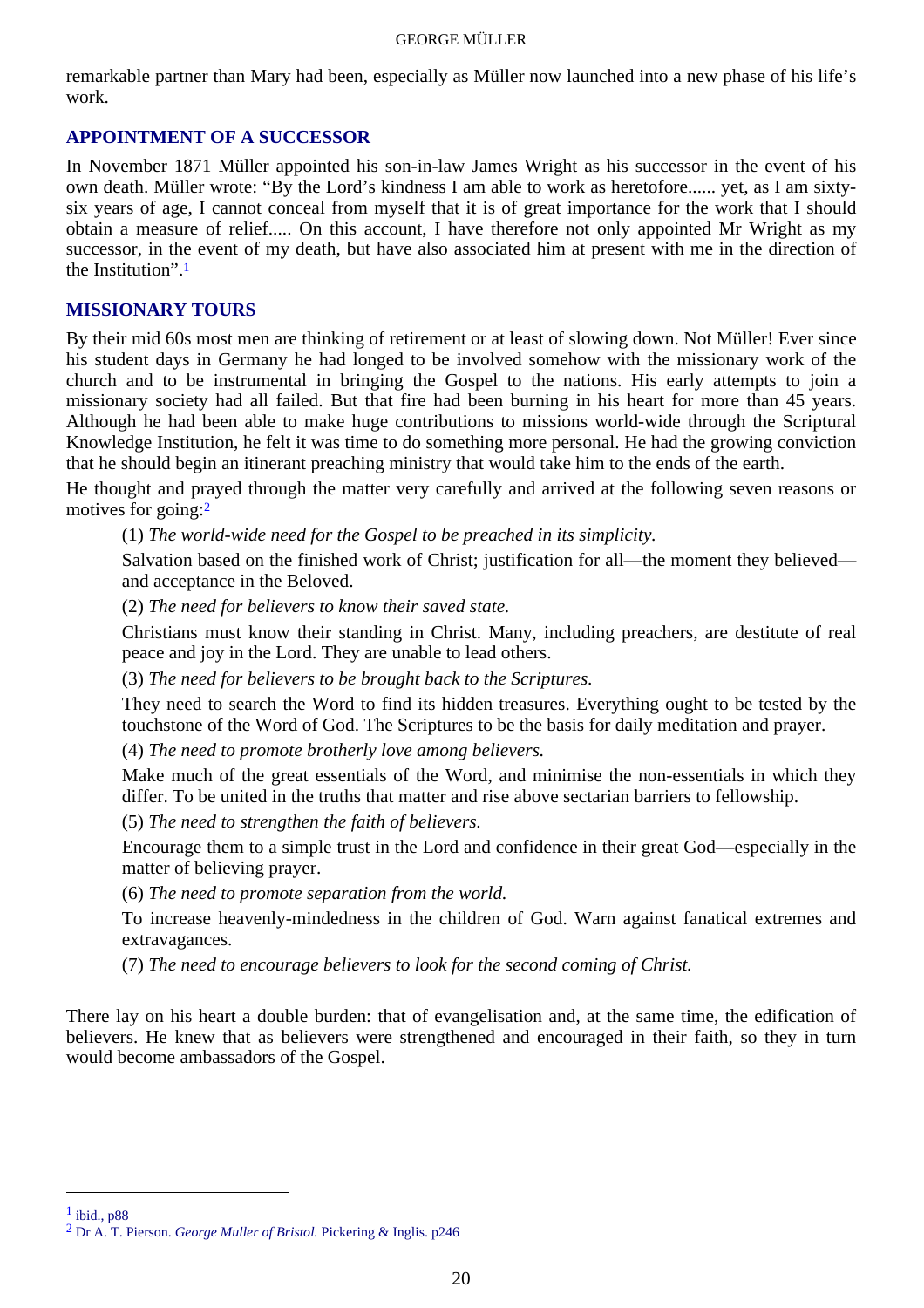In March 1875 he set off on the first of his seventeen 'missionary tours'. It took him to Brighton, Lewes and Sunderland. At Spurgeon's request he spoke at the famous Metropolitan Tabernacle in London. Then on to Newcastle and other centres. He was away for ten weeks and spoke seventy times.1

Meantime Moody and Sankey had been in England on one of their evangelistic campaigns. Müller knew that many had come to the Lord but would be without adequate follow-up teaching. He and his wife set off to trace the steps of the evangelists and spend time in each of the towns in turn, teaching and encouraging the new believers. He spent up to six weeks in some centres, visiting scores of cities in England, Ireland and Scotland. His audience in some places numbered 6000. They were away from Bristol for eleven months, Müller having averaged a sermon a day.2

When he was asked about the benefit and effects of these 'preaching tours' he replied: "The day of the Lord alone will reveal it. Here on earth, but little can be known, comparatively, of the fruit of our labours; yet, as far as I have been permitted to see, even here, there is good reason to believe that I have not been directed to one single place regarding which there was not manifest proof that the Lord sent me there".3

The third tour was to Continental Europe and included engagements in France, Switzerland, Prussia and Holland. 'At Stuttgart, Mr Müller held an interview with the Queen of Wurtemburg, who at the Palace asked him many questions about the Orphanage in Bristol. At Darmstadt by request he spoke in the drawing room of the Court Preacher, at which the mother of Prince Louise of Hesse, and other princes and princesses were present. While in Berlin the cousin of Prince Bismarck travelled 125 miles to hear him, whose 'Narrative' had been a blessing in his spiritual life".<sup>4</sup>

In all Müller spoke more than 300 times in some 70 cities.5

The fourth tour was in 1877. The Müllers traversed the USA and Canada for 10 months. He frequently spoke to large congregations of Germans, as well as to coloured congregations in the Southern States. But much of his ministry was also to pastors, evangelists, Christian workers and theological students. He spoke 308 times and travelled 19,274 miles.<sup>6</sup>

Müller had his critics, and on his return to Bristol he remarked: "It is important that I state that my preaching tour in the United States was not set about for the purpose of collecting money for the Institution.... but only that by my experience and knowledge of Divine things, I might benefit Christians.... and that I might preach the Gospel to those who knew not the Lord....The donations handed me for the Institution would not meet one half of its average expenses for one single day".<sup>7</sup>

After only two months at home in Bristol the pair were off again in 1878. This fifth tour took him back to Europe including preaching engagements in Spain and Italy. His visit to Rome profoundly depressed him as he saw the city wholly given over to papal idolatry. He was away 9 months and spoke some 286 times. Müller spoke English, German, French and a little Dutch, but required interpreters for Spanish and Italian meetings.8 (It might be noted that besides being proficient in Latin, Greek and Hebrew, he also spoke two other Oriental languages.9)

The sixth tour was again to North America. This was in 1879 when he preached in over forty cities, speaking 300 times in 270 days.<sup>10</sup>

 $<sup>1</sup>$  ibid., p248</sup>

<sup>2</sup> ibid., p249

<sup>3</sup> Basil Miller. *George Muller—Man of Faith and Miracles*. Bethany House. p93

<sup>4</sup> ibid., p94

<sup>5</sup> Dr A. T. Pierson. *George Muller of Bristol.* Pickering & Inglis. p249

<sup>6</sup> Basil Miller. *George Muller—Man of Faith and Miracles*. Bethany House. p96

<sup>7</sup> ibid., p96

<sup>8</sup> Dr A. T. Pierson. *George Muller of Bristol.* Pickering & Inglis. p251

<sup>9</sup> *The Autobiography of George Muller.* Whitaker House. 1984. p7

<sup>10</sup> Dr A. T. Pierson. *George Muller of Bristol.* Pickering & Inglis. p252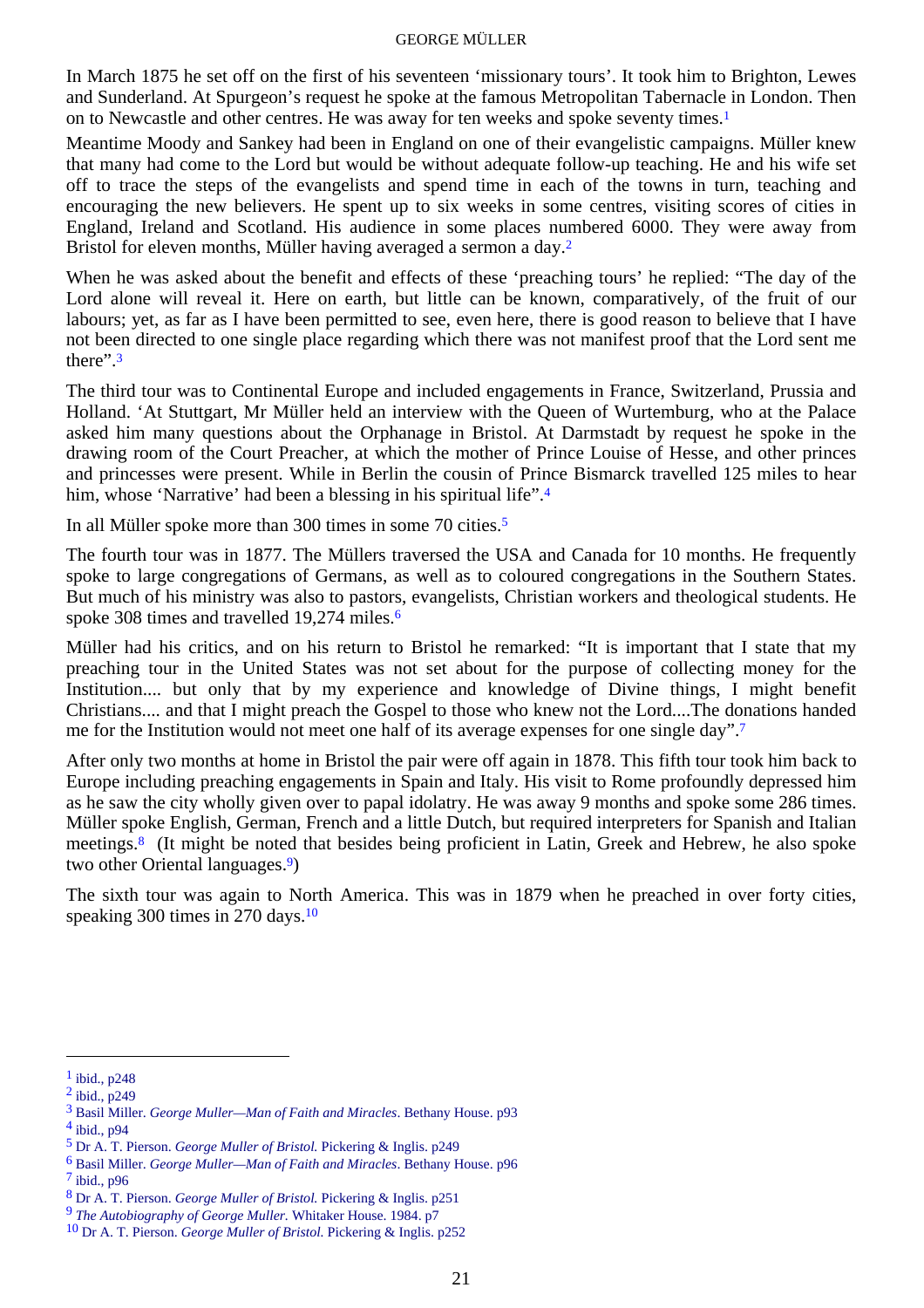Müller's seventh tour was also to North America. The year was 1880. One biographer records: 'Considering the weather that winter, for a man seventy-five years old his labours were prodigious. "That winter," Mrs Müller writes, "was the coldest that had been known in New York for thirty years, and the many long drives my beloved husband took at night...... when the weather was most severe, were very trying..... Constrained by the love of Christ, however, he persevered in a service that would have been considered, by most persons of his age, an arduous undertaking"'.1

Within twelve months he was back in Europe visiting not only Germany and Switzerland but Egypt, the Holy Land, Italy and Greece. Sightseeing was not on Müller's agenda, and every moment was spent in preaching and teaching. It was eight months before he and his wife were back in Bristol.

The ninth trip—from August 1882 to June 1883—took him to Russia, Poland, Hungry, Bohemia, Germany and Austria.

In late 1883 they set off on their tenth overseas tour to proclaim Christ to the world. They headed for the Orient and India in particular. Müller and his wife travelled more than 21,000 miles during which he preached over 200 times. He spoke to Missionaries, Christian workers, European residents, Eurasians, Hindus, Moslems, educated natives, boys and girls. At 79 he was still going strong!<sup>2</sup>

After some months preaching in England, Scotland and Wales, in November 1885 he and his wife embarked on their fourth visit to the United States. It was his eleventh major tour. He crossed the continent and headed over the Pacific for Australia where they landed in Sydney in early 1886. After seven months in Australia they sailed north to Java, thence to Japan and China. When they finally arrived home in June 1887 they had covered some 38,000 miles and had been away for 19 months.<sup>3</sup>

After only two months at home they set sail once again for Australia. It was late 1887 when the two landed in Adelaide for preaching engagements in South Australia. From there they went to Tasmania, New Zealand, Ceylon and India. It was while they were in India that news arrived of the death of his daughter Lydia. The remainder of the meetings were cancelled and they returned immediately to Bristol.<sup>4</sup>

Mr and Mrs Müller were absent again from July 1890 to May 1892 on other extensive missionary and preaching tours. These long and sometimes tiring journeys extended for seventeen years. He was now 87 and had preached in 42 countries and covered some 200,000 miles. It is estimated that he preached about 6000 times to some 3 million people during these latter years of his life.5

Müller's extensive journeys by ship and train, as well as hotel costs and daily living expenses over these seventeen years of travelling, meant an outlay of money far in excess of that previously required for the upkeep of the orphanages. Yet Müller relied entirely on prayer to his Heavenly Father for the supply of all his needs for these missionary tours. He made no appeal for human help, expecting rather that, since the Lord had led him into this new work, He would continue to provide all his needs just as He had done since the beginning. Nor was there any diminution of funds for the work in Bristol as a result of his travels and nothing of the ministry there suffered as a result of his long absences.

# **MÜLLER'S OTHER MINISTRIES**

Müller's founding of the Scriptural Knowledge Institution in 1834 (of which the orphan work was but a part) was without any fanfare, but the work steadily expanded under the Lord's hand of blessing. 'Slowly but surely the little institution grew. Faith and its heavenly response went hand in hand, and being weighted and borne down by no anxiety as to debt, as many religious agencies are,

<sup>1</sup> Basil Miller. *George Muller—Man of Faith and Miracles*. Bethany House. p97

<sup>2</sup> Dr A. T. Pierson. *George Muller of Bristol.* Pickering & Inglis. p255

<sup>3</sup> ibid., p255

<sup>4</sup> ibid., p256

<sup>5</sup> ibid., P257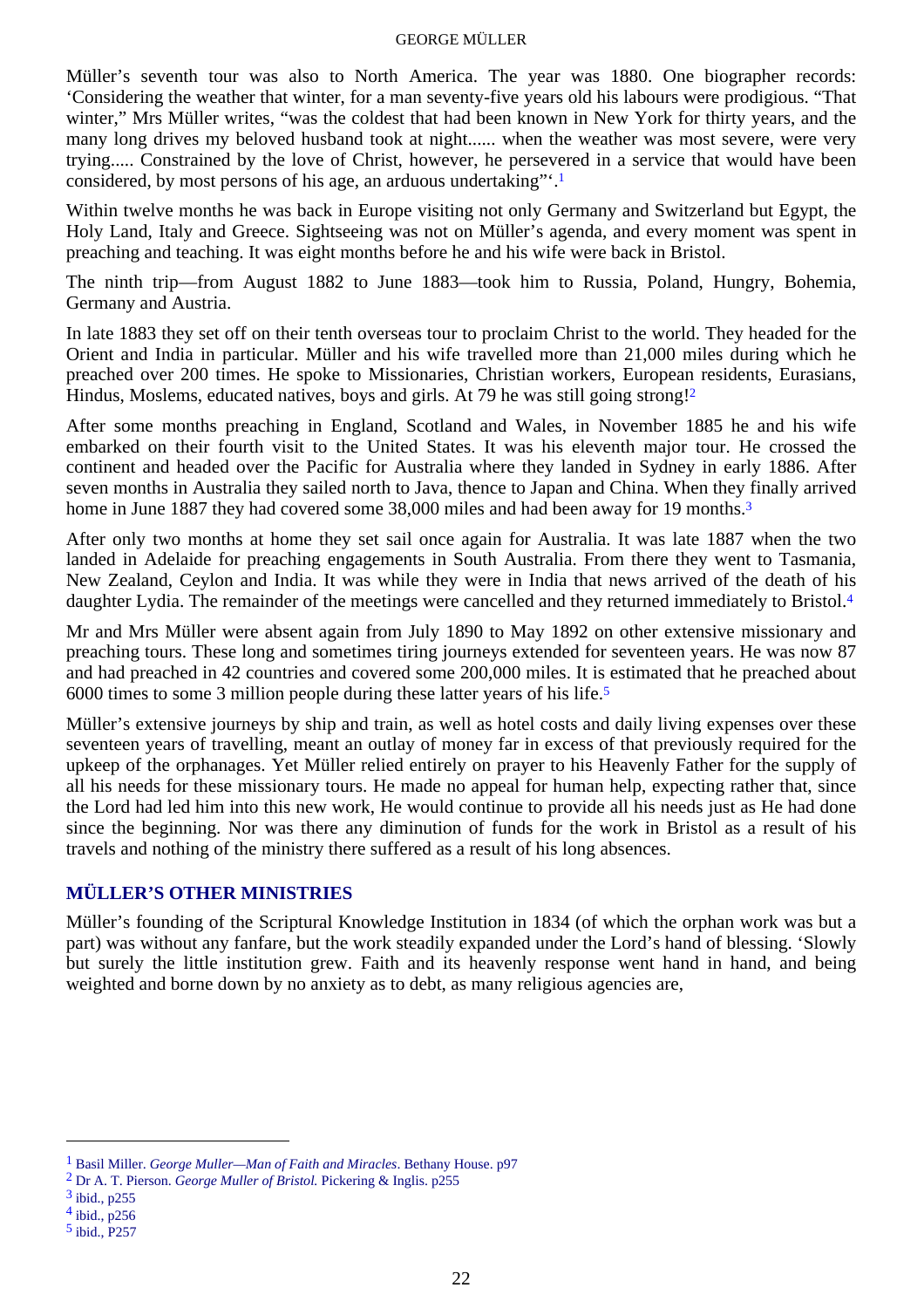the trustful founder was able to give himself wholly to prayer for the means and grace to carry the work  $\text{on}^{\prime}$ .1

Part of the work of the Scriptural Knowledge Institution was the distribution of Christian tracts, New Testaments and Bibles. These were made available to churches, missionaries and other Christian workers, but were also handed out to the public—free of charge—at all forms of public gatherings. Tracts were given away in large numbers at open-air services, local fairs, races and steeplechases, and among spectators at public executions or among passengers on board ships and trains. At the Paris Exposition in 1867 the workers distributed, in thirteen languages, 12,000 copies of the Word of God and although other Christian groups joined in this ministry it was largely due to Müller's promotion. By the late 1800s the circulation of Bibles from the Institute under Müller's constant drive and enthusiasm had reached nearly 4 million copies.2

To give some idea of the magnitude of this work of faith, consider the following: In 1874 there were 2100 orphans to daily feed and clothe; the Institution assisted 189 missionaries in various parts of the world; there were 100 schools with 9000 students to be supported; four million pages of tracts to be produced and tens of thousands of copies of the Bible to be prepared for distribution. In all, about £44,0003 was needed annually—all of which came from daily prayer to the Father.

In the last annual report that Müller gave (1896-97) he confirmed that God's rich blessing had indeed remained on the work of the Institution throughout those decades since its founding. During the 63 years since the beginning of the work, in the schools alone, they had been able to minster to over 121,000 students—with thousands of them receiving Christ. Some 280,000 Bibles had been distributed worldwide in many languages. Almost 1.5 million New Testaments had been printed as also over 21,000 copies of the Psalms and roughly 220,000 other portions of Scripture.4 The distribution of tracts had exceeded 111 million.<sup>5</sup>

Of this gigantic task Müller once wrote: "God, who has raised up this work through me; God, who has led me generally year after year to enlarge it; God, who has supported this work now for more than forty years, will still help and will not suffer me to be confounded, because I rely on Him. I commit the whole work to Him, and He will provide me with what I need, in future also, though I know not whence the means are to come".6

# **DEATH**

At 93 years of age Müller was still preaching. He was in the pulpit on Sunday morning of March 6th 1898, his text being: 2 Corinthians 5:1, "For we know that if our earthly house of this tabernacle were dissolved, we have a building of God, an house not made with hands, eternal in the heavens". He preached again that evening; presided over the fellowship meeting on the Monday and again at the prayer meeting on Wednesday evening. On Thursday morning he was taken his usual cup of tea at 7am, but he had departed. He just slipped quietly off Home as the Lord opened the door and whispered, 'Come on in—good and faithful servant'.

His death caused a world-wide outpouring of both grief and thanksgiving. In a unique manner he had belonged to the whole church and the whole world. As one biographer has put it: "The whole race of man sustained a loss when he died".<sup>7</sup>

The funeral took place the following Monday. Tens of thousands lined the streets of Bristol as the cortège made its way through the streets. 'Men left their workshops and offices, women left their

<sup>1</sup> Basil Miller. *George Muller—Man of Faith and Miracles*. Bethany House. p105

<sup>2</sup> Dr A. T. Pierson. *George Muller of Bristol.* Pickering & Inglis. p266

<sup>3</sup> About \$A10 million in today's money.

<sup>4</sup> Basil Miller. *George Muller—Man of Faith and Miracles*. Bethany House. p108

<sup>5</sup> ibid., p111

<sup>6</sup> Dr A. T. Pierson. *George Muller of Bristol.* Pickering & Inglis. p267

<sup>7</sup> ibid., p285